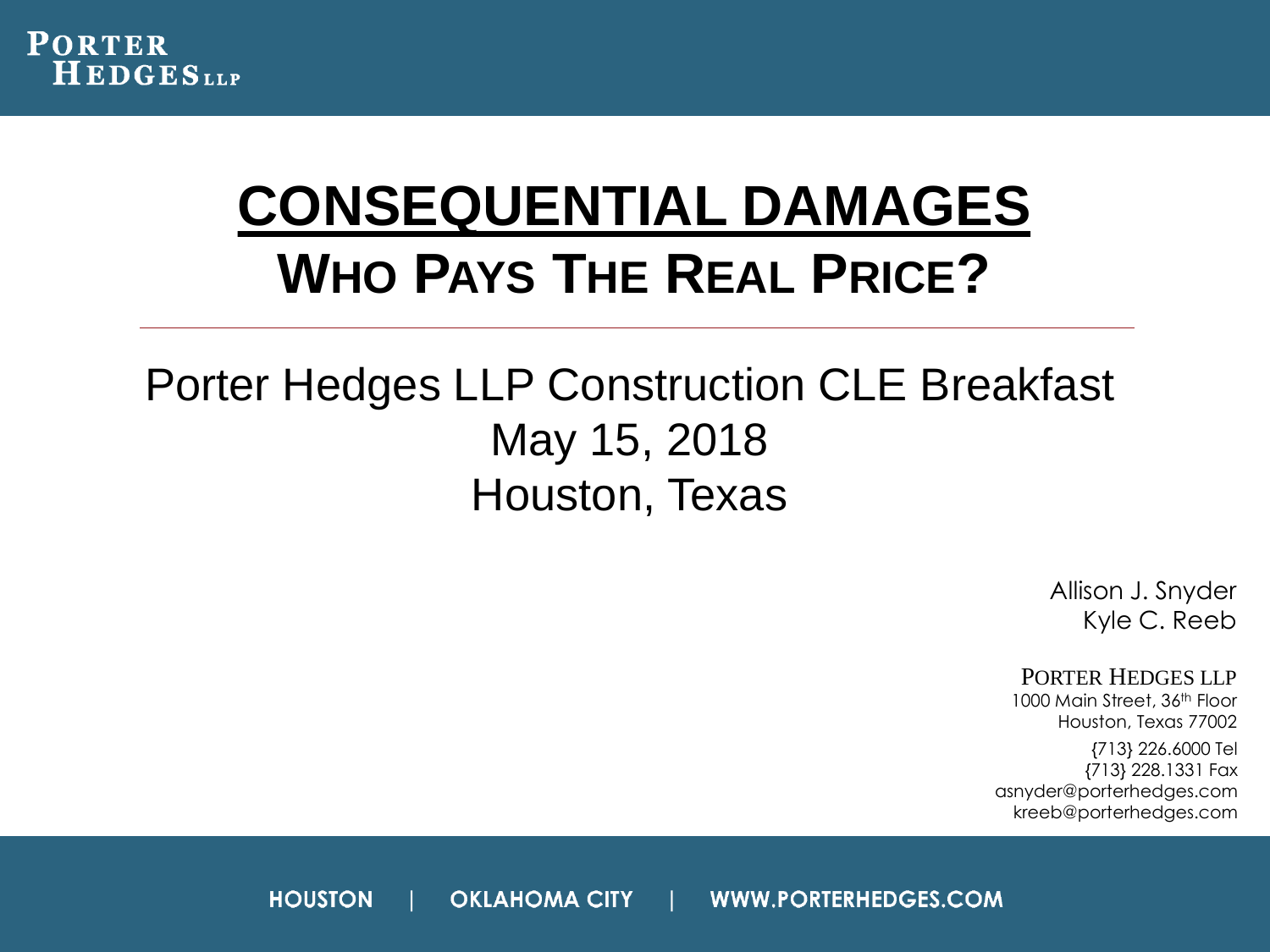

## **PURPOSE OF CONSEQUENTIAL DAMAGE WAIVERS**

**≻To limit or eliminate consequential** damages.

 $\triangleright$  To remove the uncertainty and unpredictability surrounding an award of consequential damages.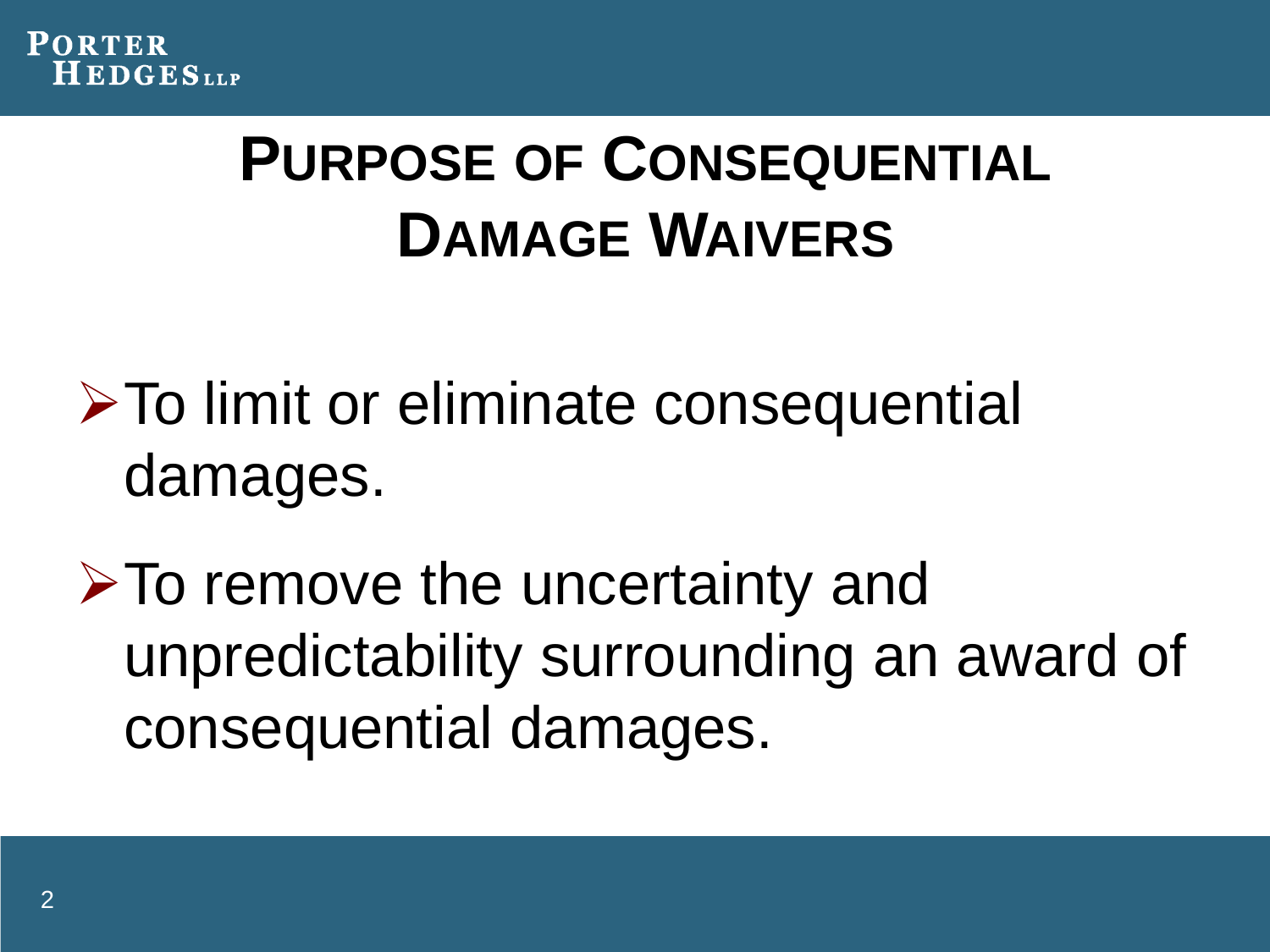### **INTERPRETATION: IS IT DIRECT OR IS IT CONSEQUENTIAL?**

*Arthur Anderson & Co.* (Tex. 1997)

- Direct Damages "Flow naturally and necessarily from the wrong"
- Consequential Damages "Result naturally, but not necessarily, from the defendant's wrongful acts . . . must be foreseeable . . and must be directly traceable to the wrongful act and result from it."
- So, what does this mean? Let's look to the recent Texas case law.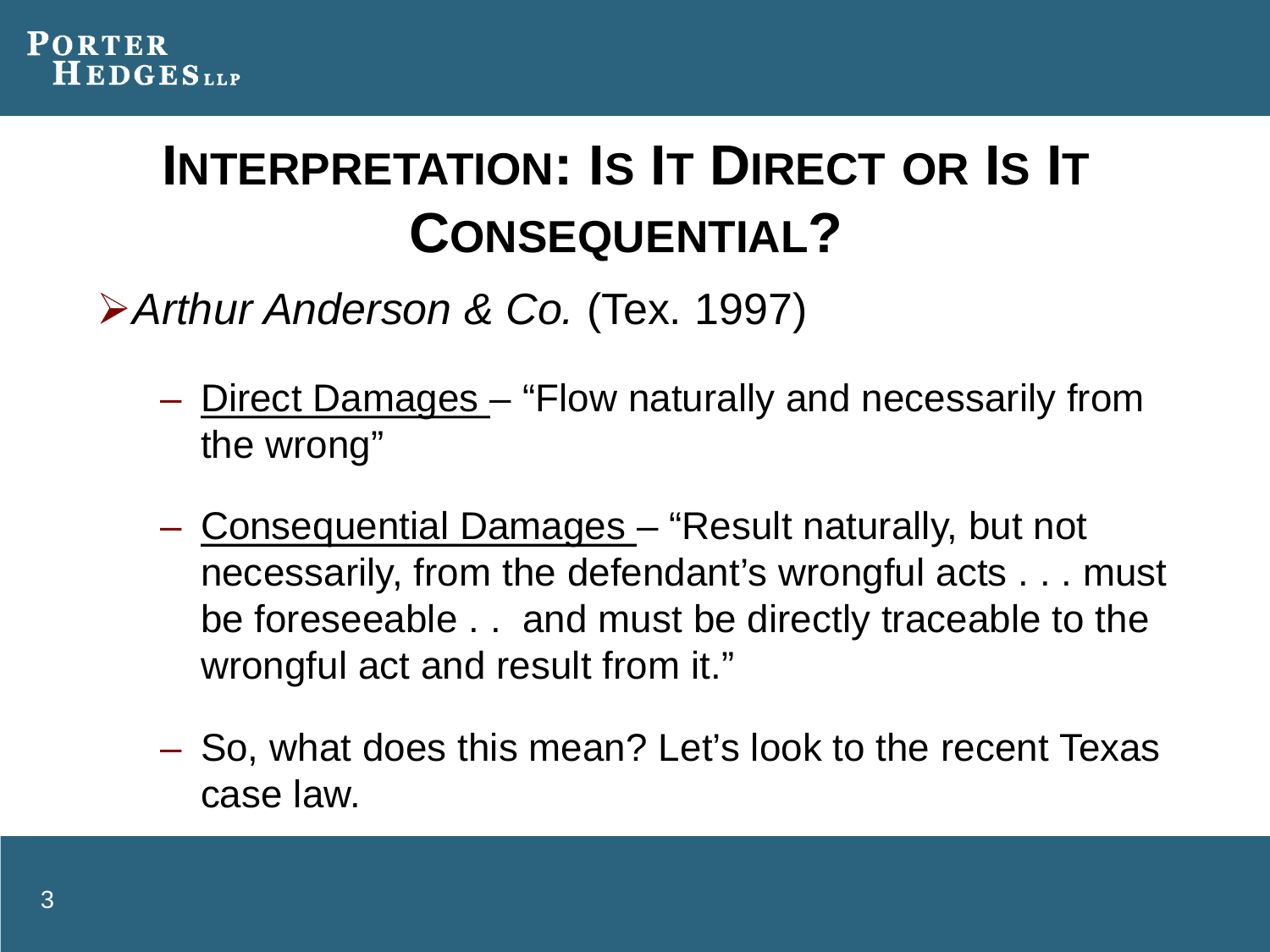

# **CASE LAW HISTORY**

- *Tennessee Gas Pipeline v. Technip USA Corp.* (Tex. App.— Houston [1<sup>st</sup> Dist.] 2008)
- *Cherokee County Cogeneration v. Dynegy Marketing* (Tex. App.—Houston [14th Dist.] 2009)
- *Reynolds Metals Co. v. Westinghouse Elec. Corp.* (5th Cir. 1985)
- *Powell Electric Systems v. Hewlett Packard* (Tex. App.— Houston [1<sup>st</sup> Dist.] 2011)
- *Balfour Beatty Rail Inc. v. Kansas City Railway* (N.D. Tex. 2012)
- *Kiewit Offshore v. Dresser-Rand* (S.D. Tex. 2016)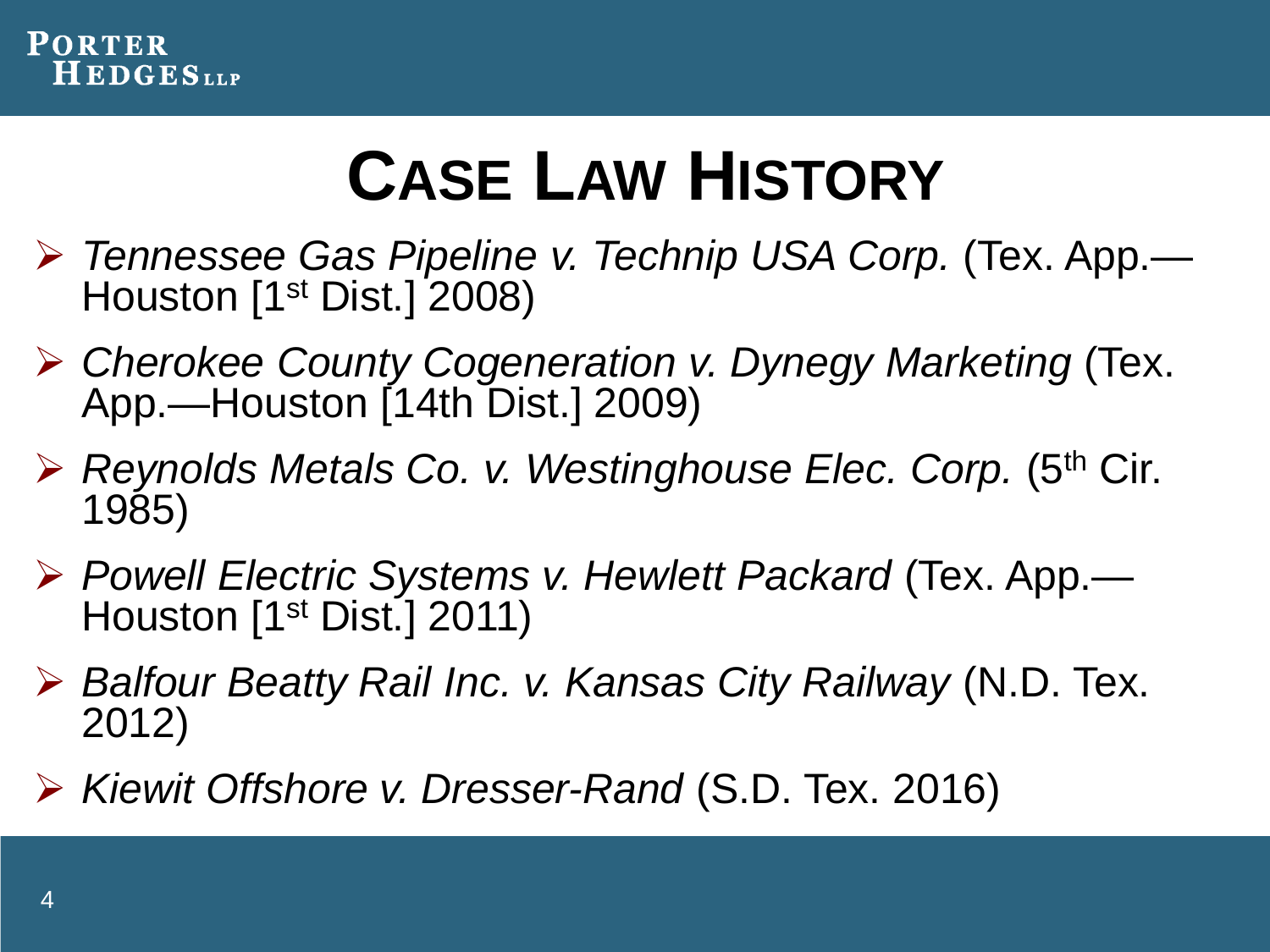### **INCONSISTENT INTERPRETATIONS, OR CAN WE RECONCILE?**

**≻Seemingly Identical Damages Have Been Held to Be** Direct Damages in Some Cases and Consequential Damages in Other Cases

**>For Example:** 

- Courts Have Sometimes Considered **Lost Profits**, Direct Damages and Other Times, Consequential Damages
	- *Tennessee Gas Pipeline* (2008)
	- *Cherokee County Cogeneration* (2009)

How do we square these courts' opinions?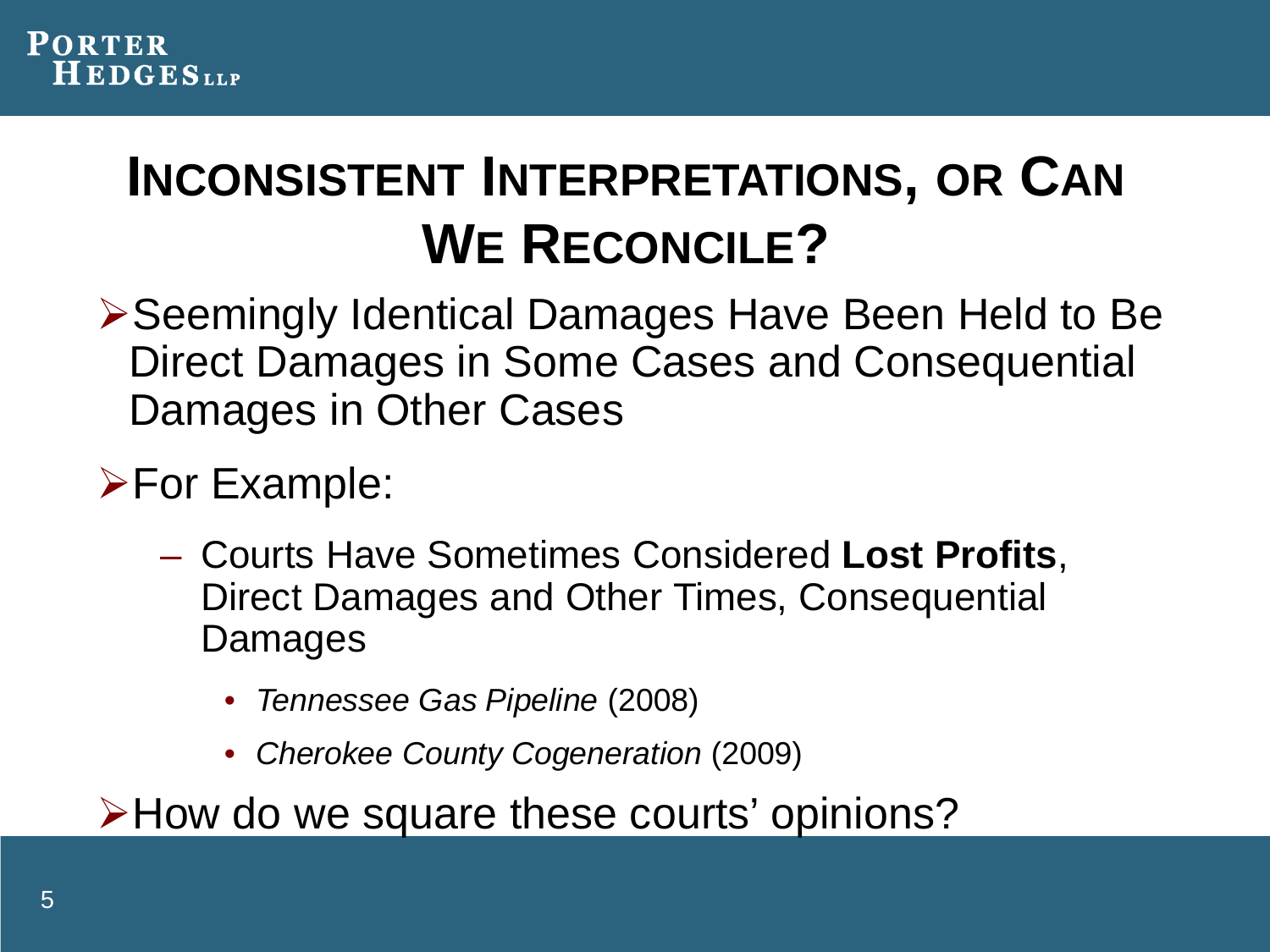

# *TENNESSEE GAS PIPELINE*

- **≻** Facts:
	- TGP contracted with Contractor to replace and upgrade six compressors.
	- A 17 month project turned into 3 years.
	- TGP sued Contractor for damages:
		- lost profits
		- project delay costs
		- loss of efficiency
		- extended power
- backup generator rental
- premature energy costs
- allowance for funds during construction
- − Contractor argued these are all consequential excluded by the contract.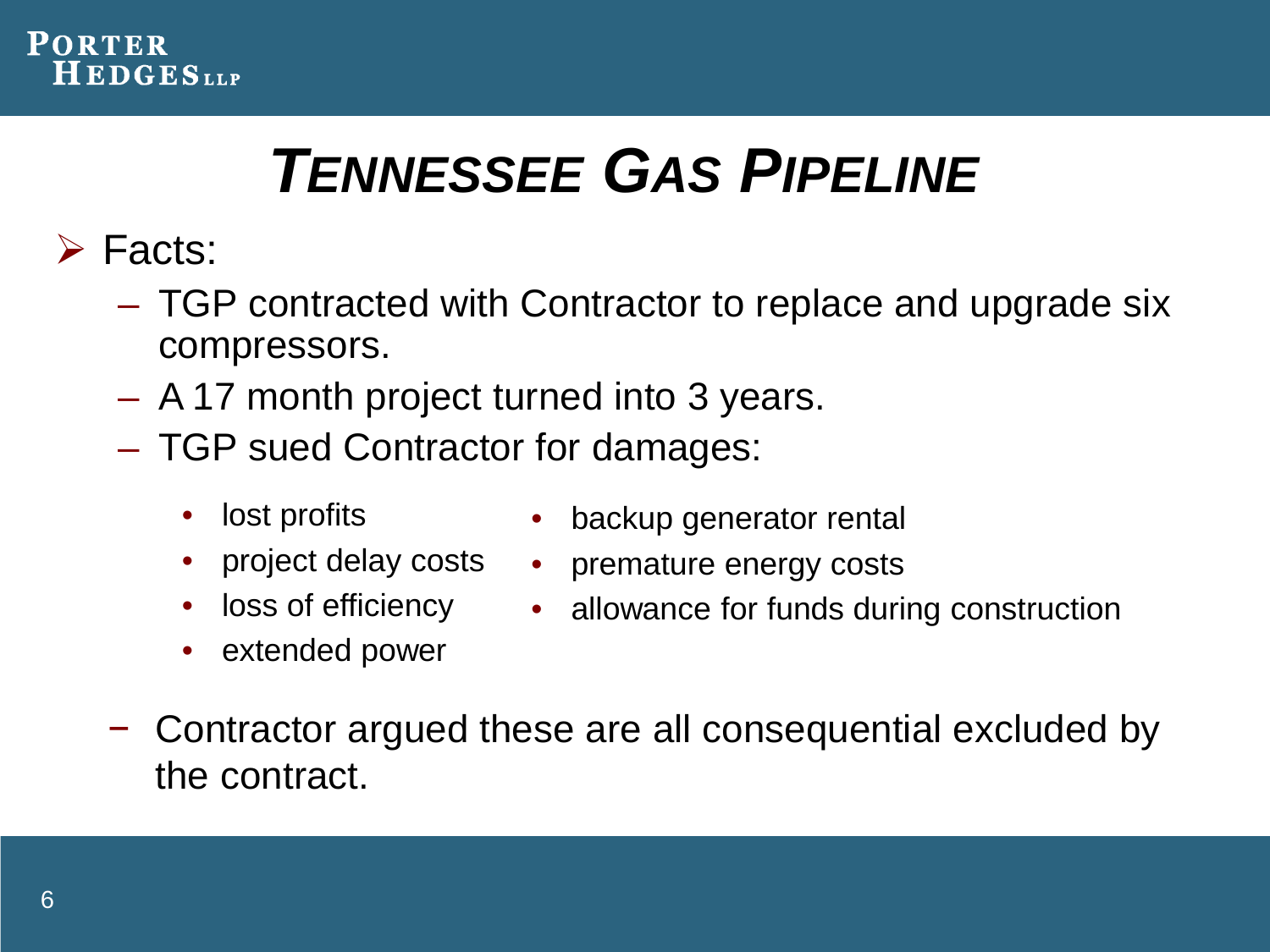

## *TENNESSEE GAS PIPELINE*

- Consequential Damages Waiver:
	- Notwithstanding any other provisions of this Agreement to the contrary, in no event shall Owner or Contractor be liable to each other for any indirect, special, incidental or consequential loss or damage *including, but not limited to, loss of profits or revenue, loss of opportunity or use* incurred by either Party to the other, or like items of loss or damage; and each Party hereby releases the other Party therefrom.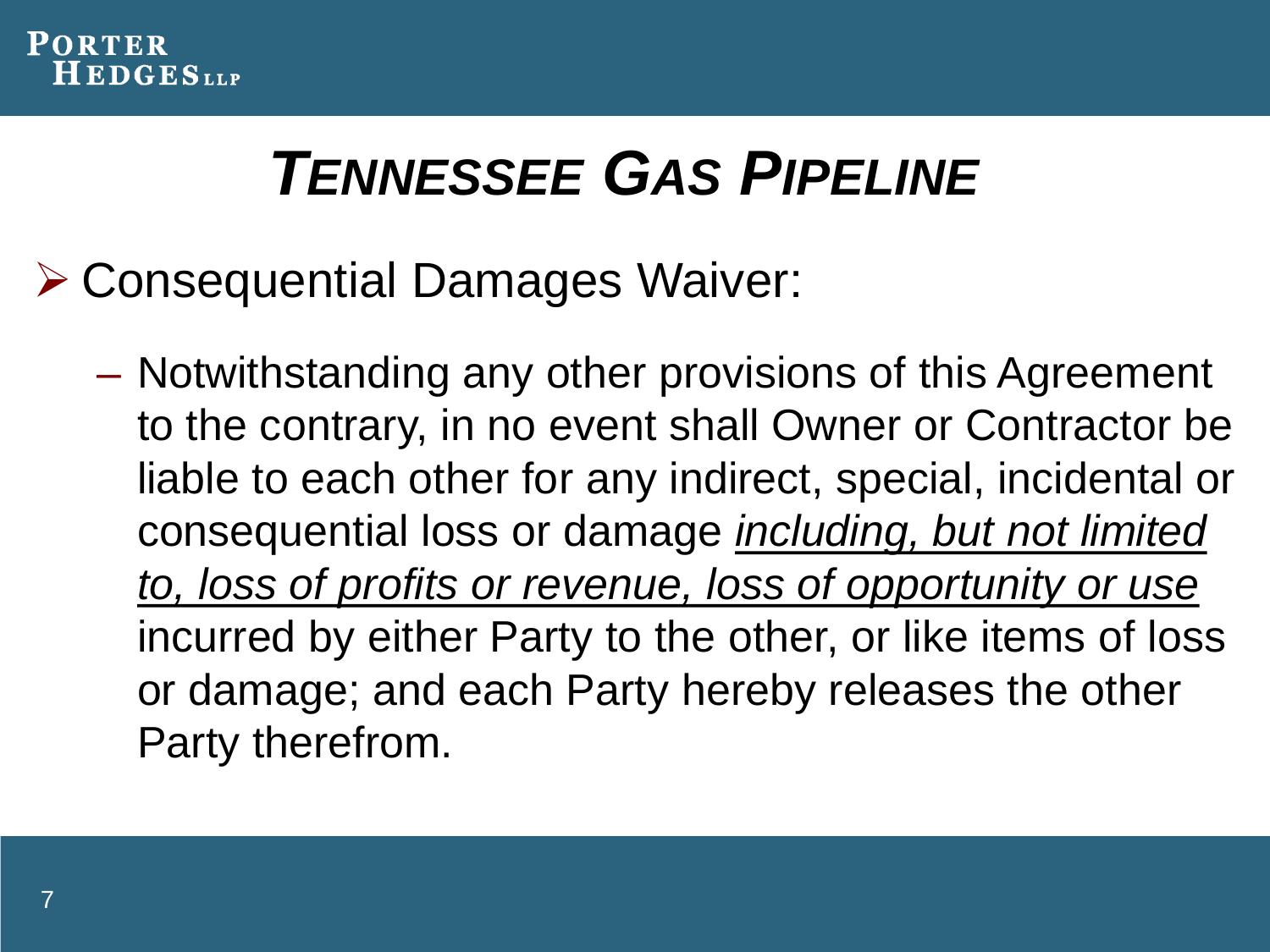

### **COURT'S HOLDING CONCERNING LOST PROFITS**

- $\triangleright$  TGP sought lost profit from the sale of gas to its customers.
- $\triangleright$  "Lost profits can take the form of direct or consequential damages."
	- If the profits are lost **on the breached contract itself**, then the profits are likely direct damages.
	- But if a party's expectation of profit is merely **incidental** to the performance of the contract, the loss profits are likely consequential.
- $\triangleright$  **Held:** Lost profits = consequential because the owner's expectation of profit through the sale of gas to its customers was incidental to the performance of the contract.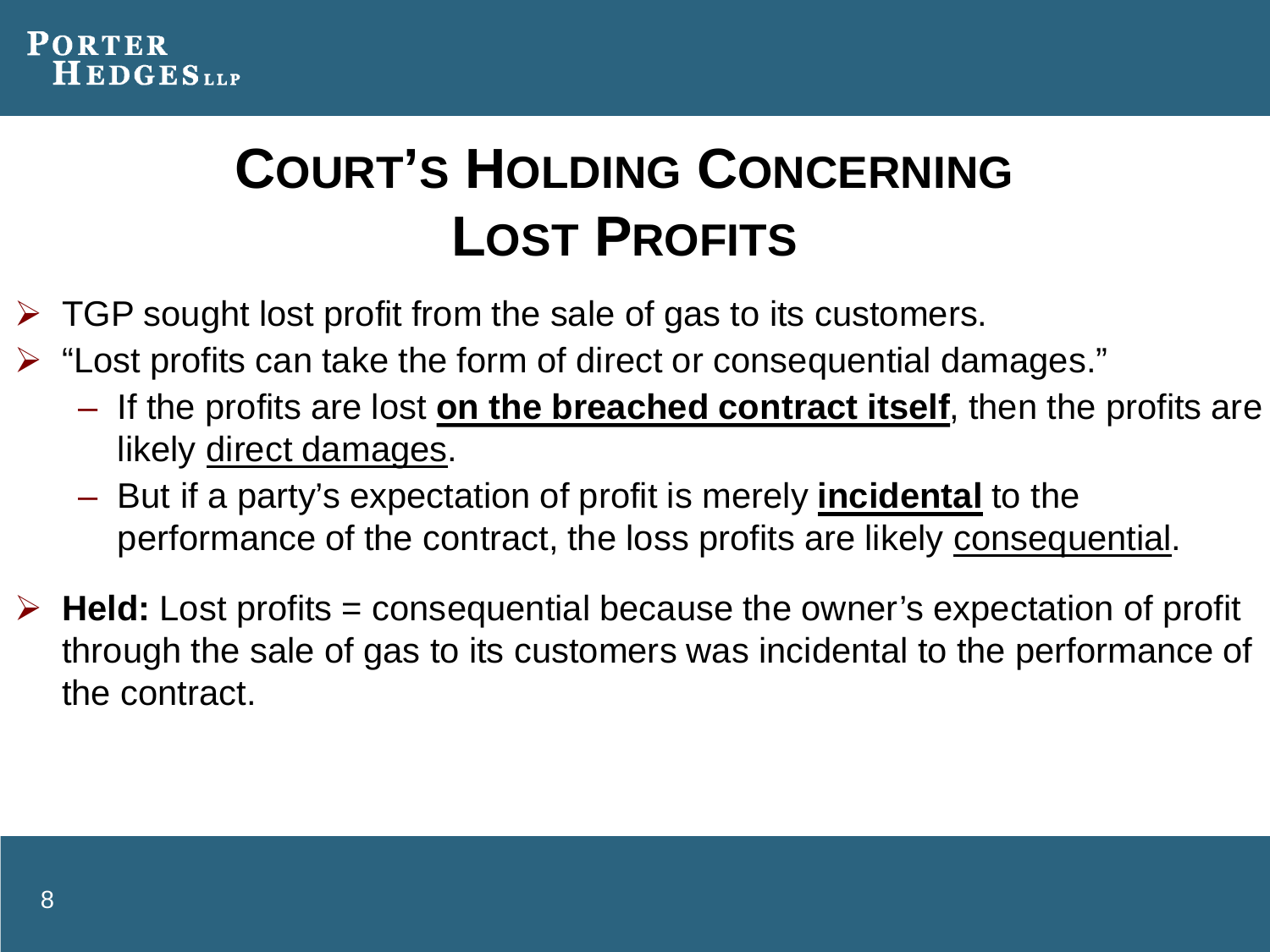

### **COURT'S HOLDING CONCERNING OTHER DAMAGES**

- $\triangleright$  When addressing the remaining damages alleged by TGP, the court found the following:
	- Direct damages
		- Project delay costs (admin., labor, travel, consumables, utilities, etc.)
		- Damages arising from providing extended power (loss of anticipated savings on projected efficiency of new compressors)
	- Consequential damages
		- Loss of efficiency
		- Cost of backup generator rental during a power outage
		- Loss of borrowing power on interest on money TGP might have accrued during construction
		- Premature energy costs
- $\triangleright$  The only direct damages were those costs expressly imposed on TGP by the Contract.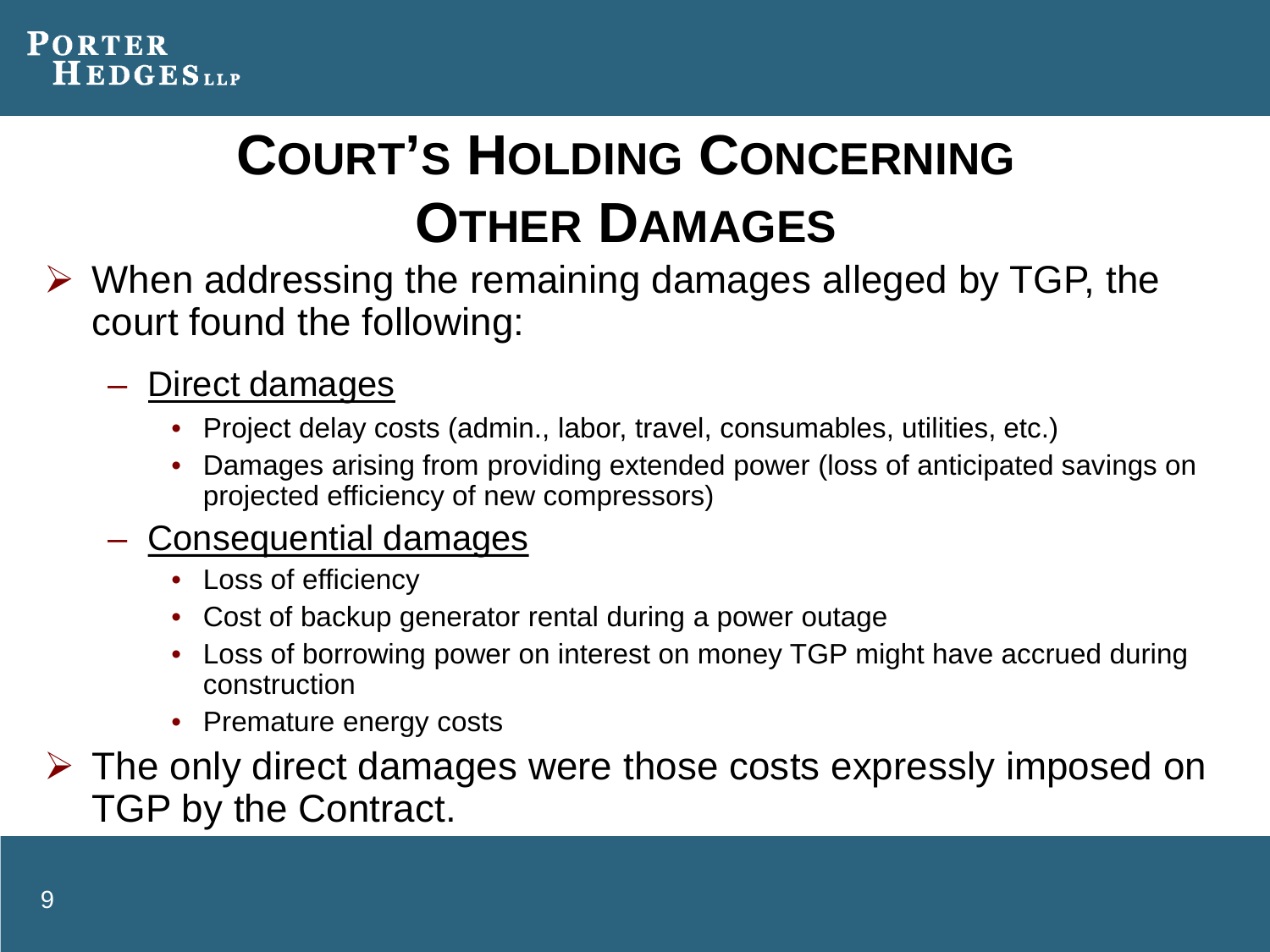# *CHEROKEE COUNTY COGENERATION*

Facts:

- Dynegy (supplier of natural gas) and Cherokee County (purchaser) entered into a Gas Purchase Agreement.
- Dynegy breached the contract and Cherokee County sued.
- Cherokee County sought damages under a formula set out in the Contract for the market value of the gas not received (difference between commodity change and the market price).
- Dynegy argued that the Cherokee County was merely seeking consequential damages for any "lost profits" the Cherokee County might have realized by reselling gas to third parties at a higher market price.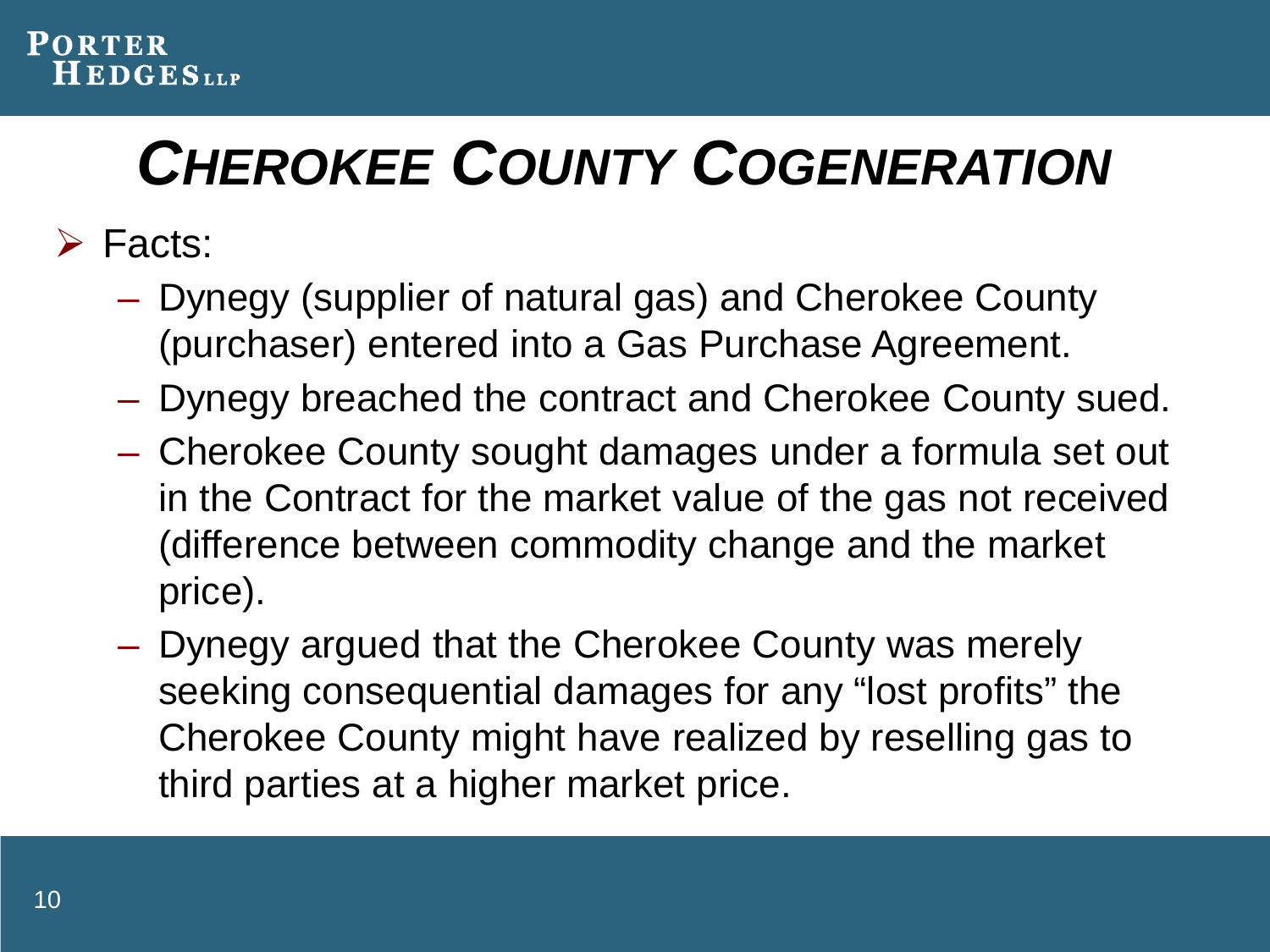# *CHEROKEE COUNTY COGENERATION*

#### Consequential Damages Waiver:

– The remed[y] specified in Section[ ] . . . 5.2 above shall be the sole and exclusive remed[y] for . . . Seller's failure to deliver gas according to this Agreement. Neither party shall be liable in any event for consequential, incidental, special or punitive damages or losses which may be suffered by the other as a result of the failure to deliver . . . the required quantities of gas.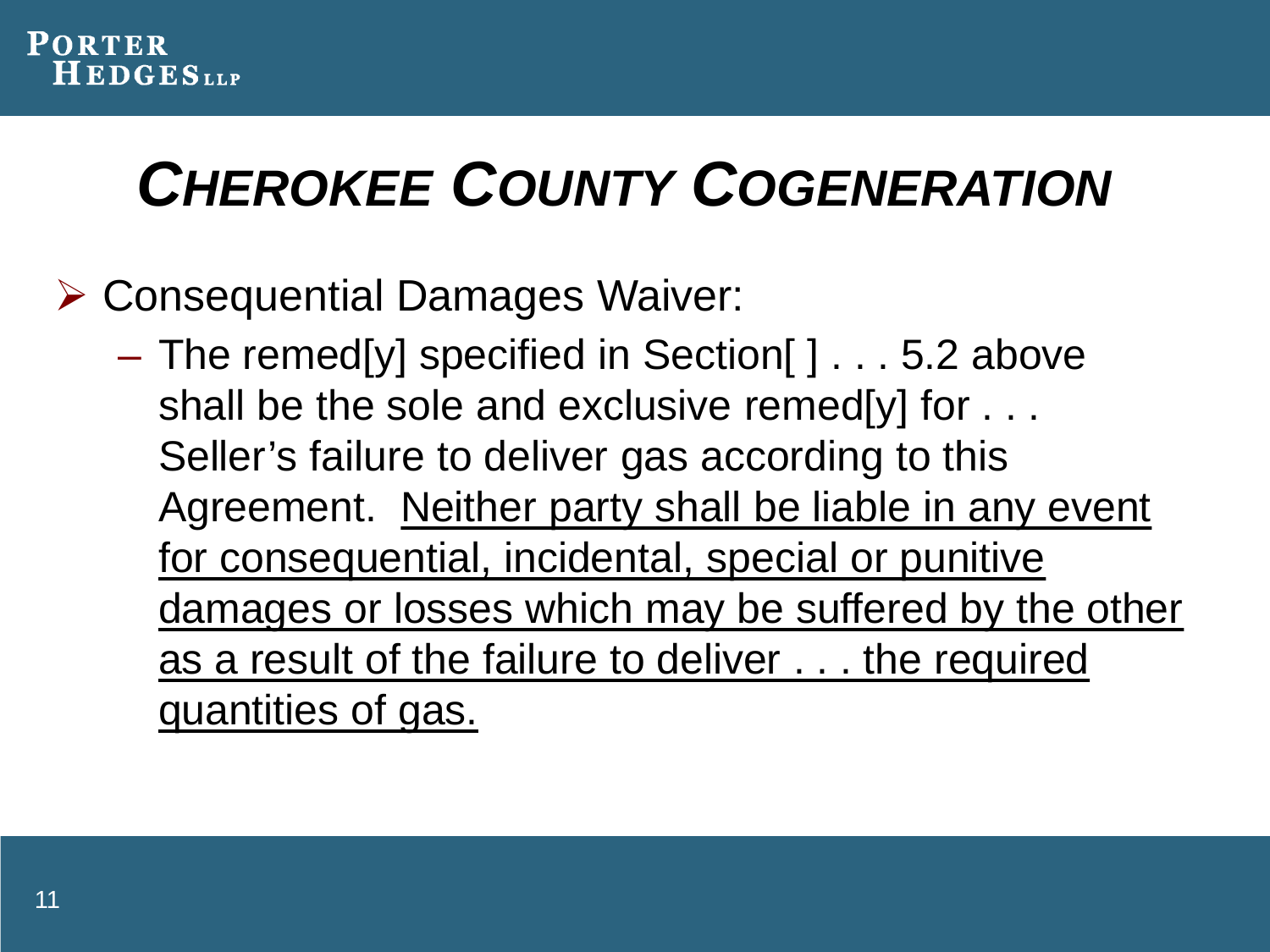### **COURT'S HOLDING CONCERNING LOST PROFITS**

 $\triangleright$  Lost profits **on the contract itself** = direct damages.

- $\triangleright$  The Parties' contract contemplated Purchaser's ability to profit from resales of the purchased gas at a higher price.
- Lost profits on **other contracts** for the sale of electricity produced by the cogeneration facility are consequential damages.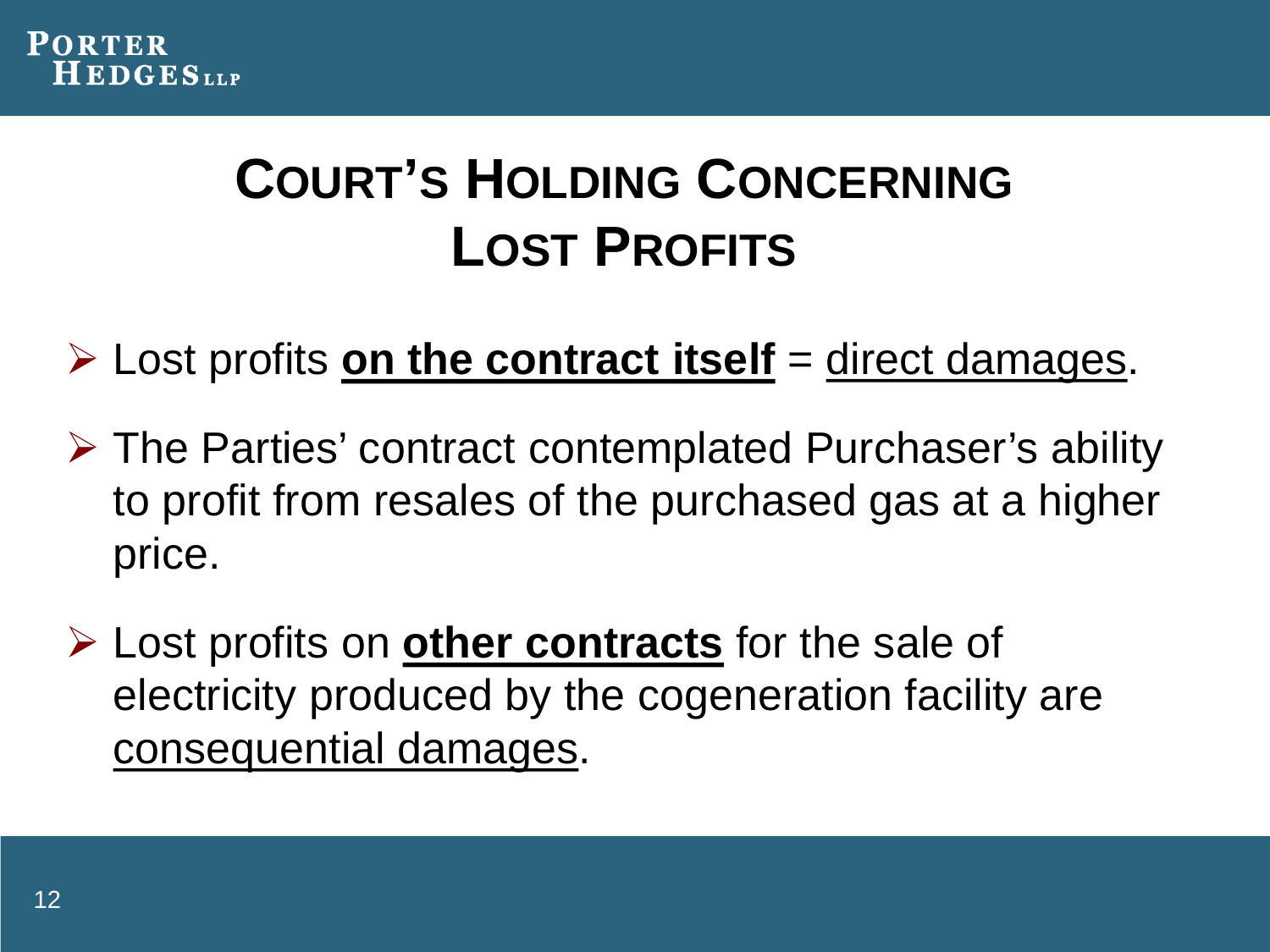

# **REYNOLDS METALS CO.**

- $\triangleright$  Facts:
	- Reynolds bought a transformer and installation services from Westinghouse.
	- Under the parties' contract, Westinghouse was required to provide an engineer to check and inspect the start-up of the unit.
	- The contract also contained a waiver for all special, indirect, incidental or consequential damages.
	- The transformer failed less than a year after installation.
		- Limitations had run on warranty, negligence and strict liability claims
		- It was past the warranty period.
	- Reynolds sued Westinghouse for breach of contract (transformer repair costs).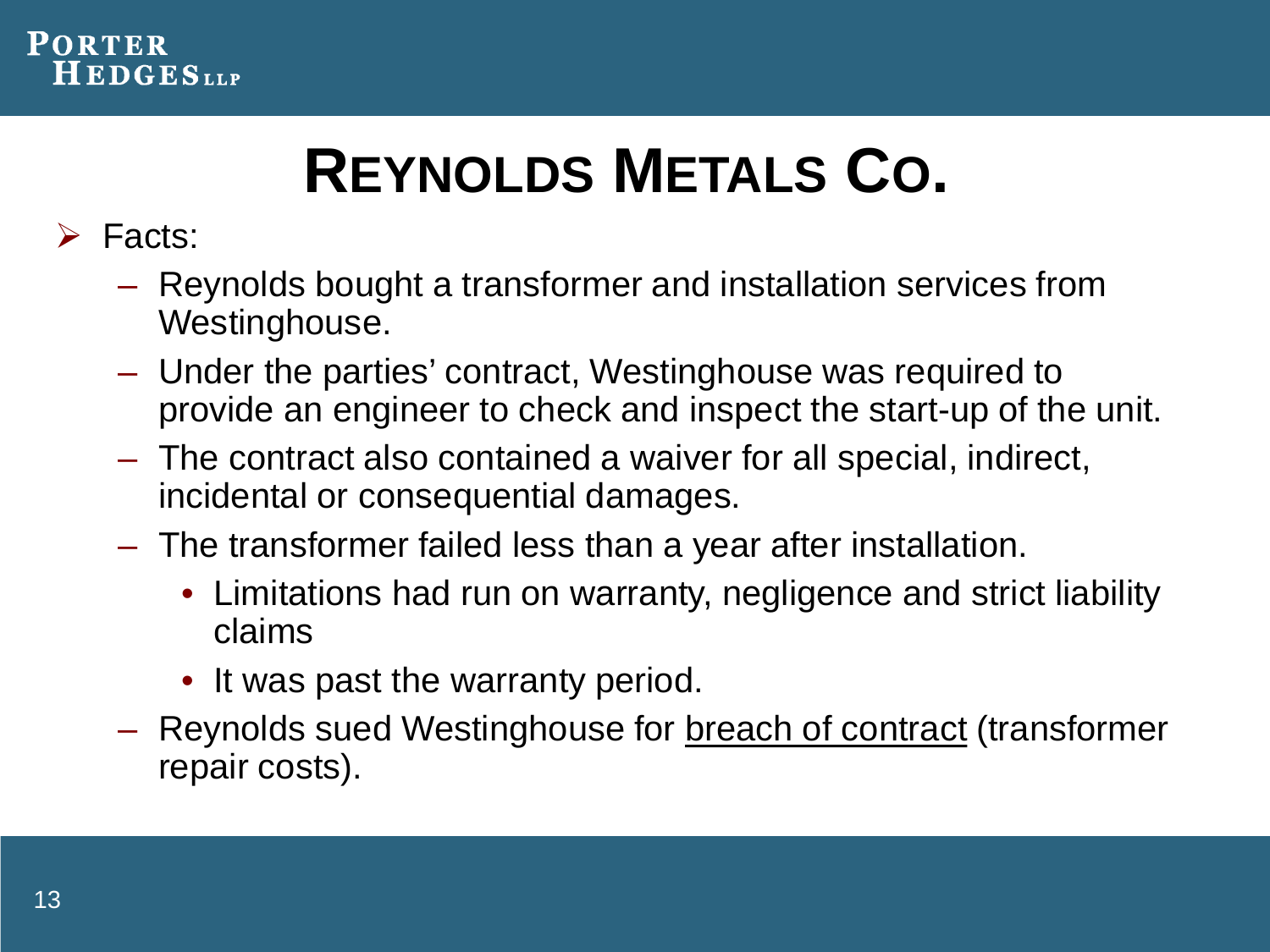

# **REYNOLDS METALS CO.**

- Typically, construction contracts include:
	- Provisions that speak to how the work will be performed; and
	- Specific remedies relating to repairing defective work.
- $\triangleright$  These provisions will usually mean that repair costs are considered to be direct damages.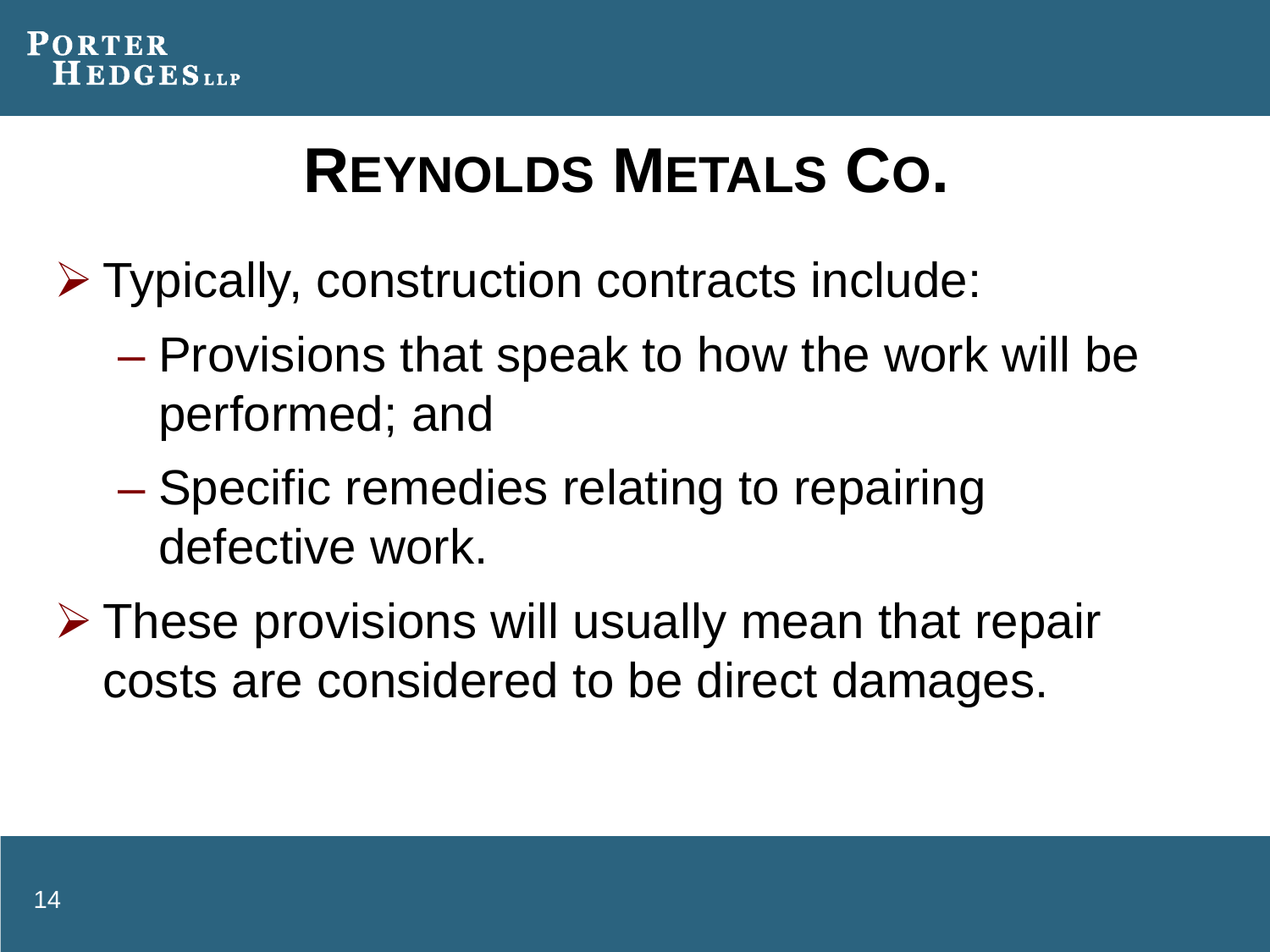

### **COURTS HOLDING CONCERNING REPAIR COSTS**

- **Held:** transformer repair costs = CONSEQUENTIAL
- $\triangleright$  How can this holding be explained?
	- The court turned to **what caused the alleged breach**.
	- In *Reynolds*, it was the purported failure to provide a competent engineer.
	- Therefore, the presumed benefit of the contract was not a functioning transformer, but the value of a competent engineer.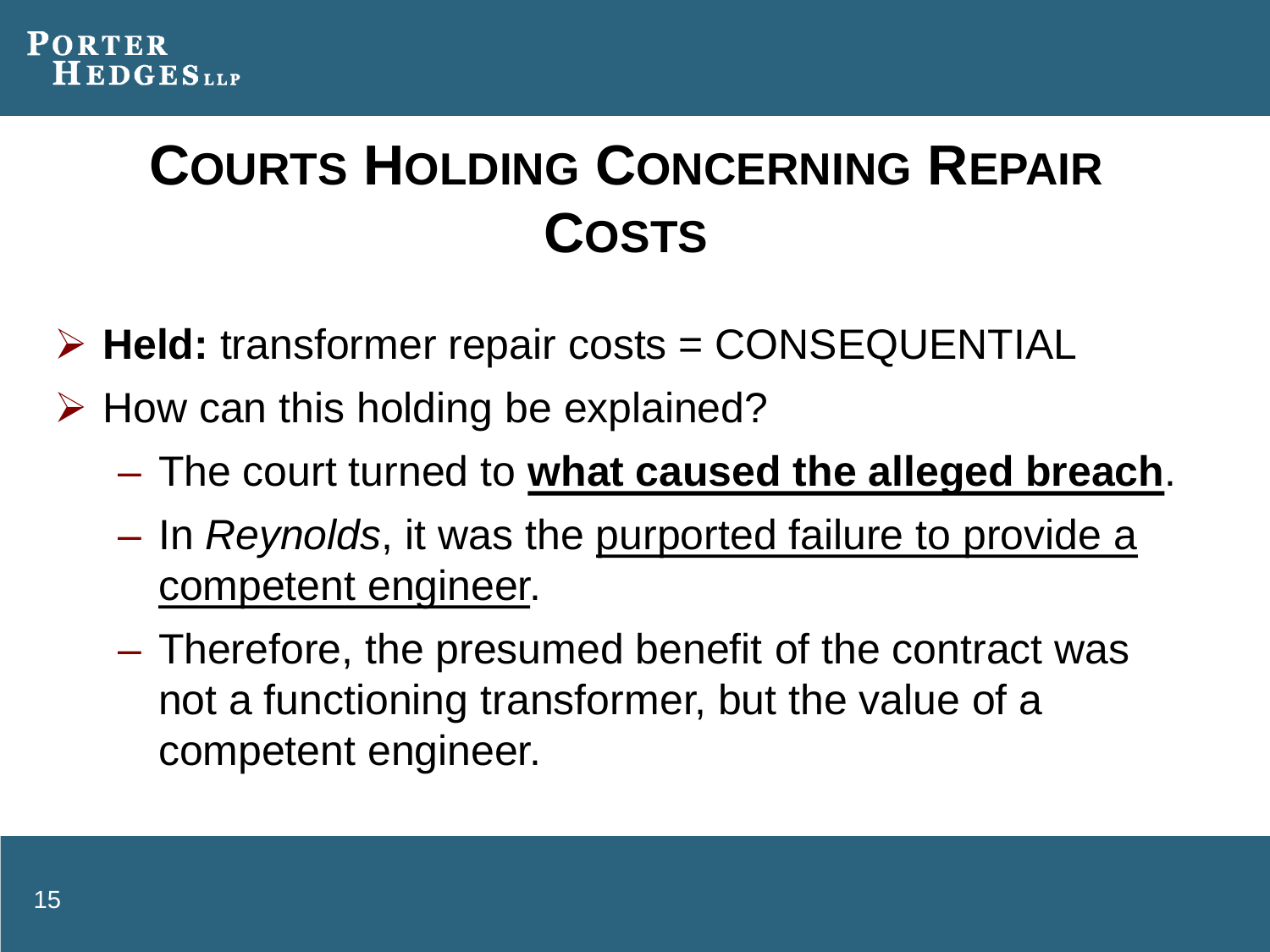

# **POWELL ELECTRIC SYSTEMS**

- Owner hired Contractor to perform retrofitting services; more specifically, to remove breaker cables and reconnect them to transformers.
- Contractor accidentally crossed certain breaker cables on reconnection, causing one transformer to fail.
- **▶ Owner sued Contractor for** 
	- cost of a temporary transformer; and
	- transformer repair costs.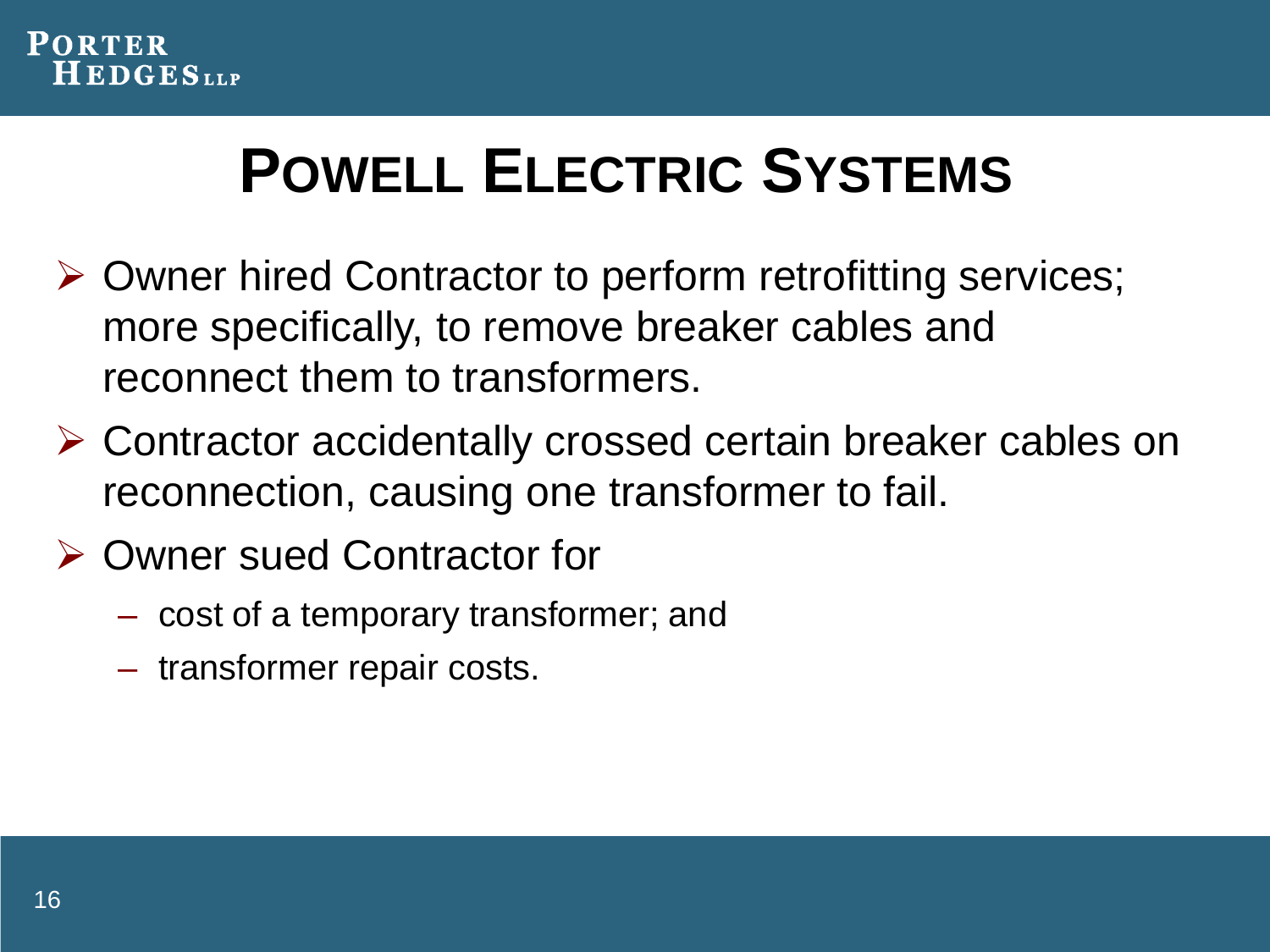

# **POWELL ELECTRIC SYSTEMS**

- Consequential Damages Waiver:
	- Neither Party shall be liable for any consequential damages (including without limitation, lost profits and unliquidated inventory), indirect, special, or punitive damages even if the other party has been advised of the possibility of such damages.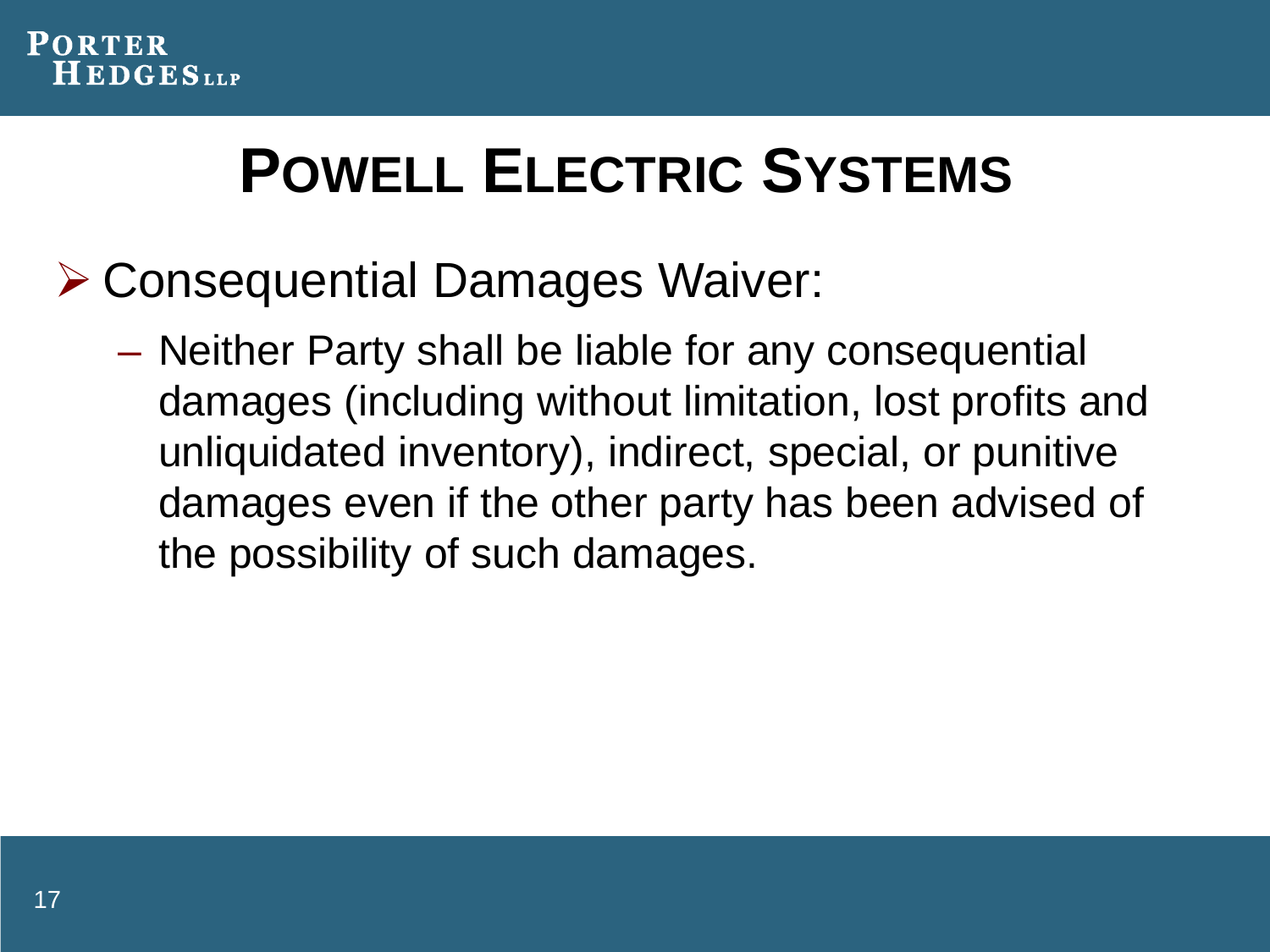

### **COURTS HOLDING CONCERNING REPAIR COSTS**

- **Held:** transformer repair costs = DIRECT
	- *Reason:* The contract said that:
		- *Powell promises to "pay for damages to other work" resulting from a breach of its warranty;*
		- *HP would reimburse Powell for damaged work, if not caused by Powell's breach of negligence*
		- *HP would not reimburse Powell for Powell's negligence*

**Held:** temporary transformer = CONSEQUENTIAL

- HP had 2 transformers. Facility was designed to operate on 1.
- *i.e.*, Could not be "conclusively foreseen by Powell that losing 1 transformer would result in procurement of temporary transformer."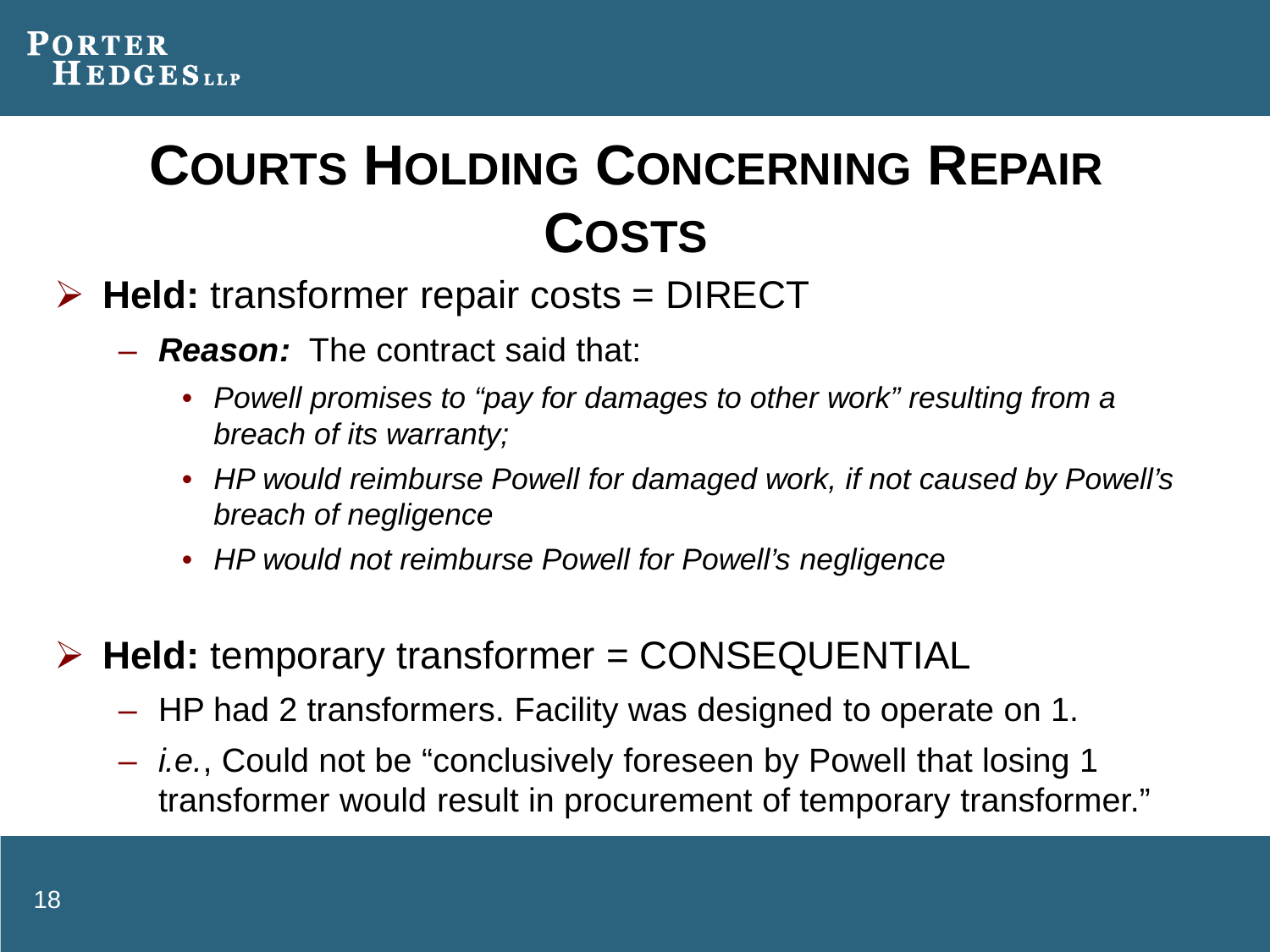

What's the difference between *Reynolds* and *Powell*?

- *Reynolds:* claim was limited to the improper installation—a step removed from the causal element of the damaged transformer, i.e., design defect.
	- Contract did not mention damage to other work or repairs.
- *Powell*: although the claim related to improper installation work—the contract contemplated that negligent work would result in damage, and
	- that Powell would *"pay for damages to other work"*.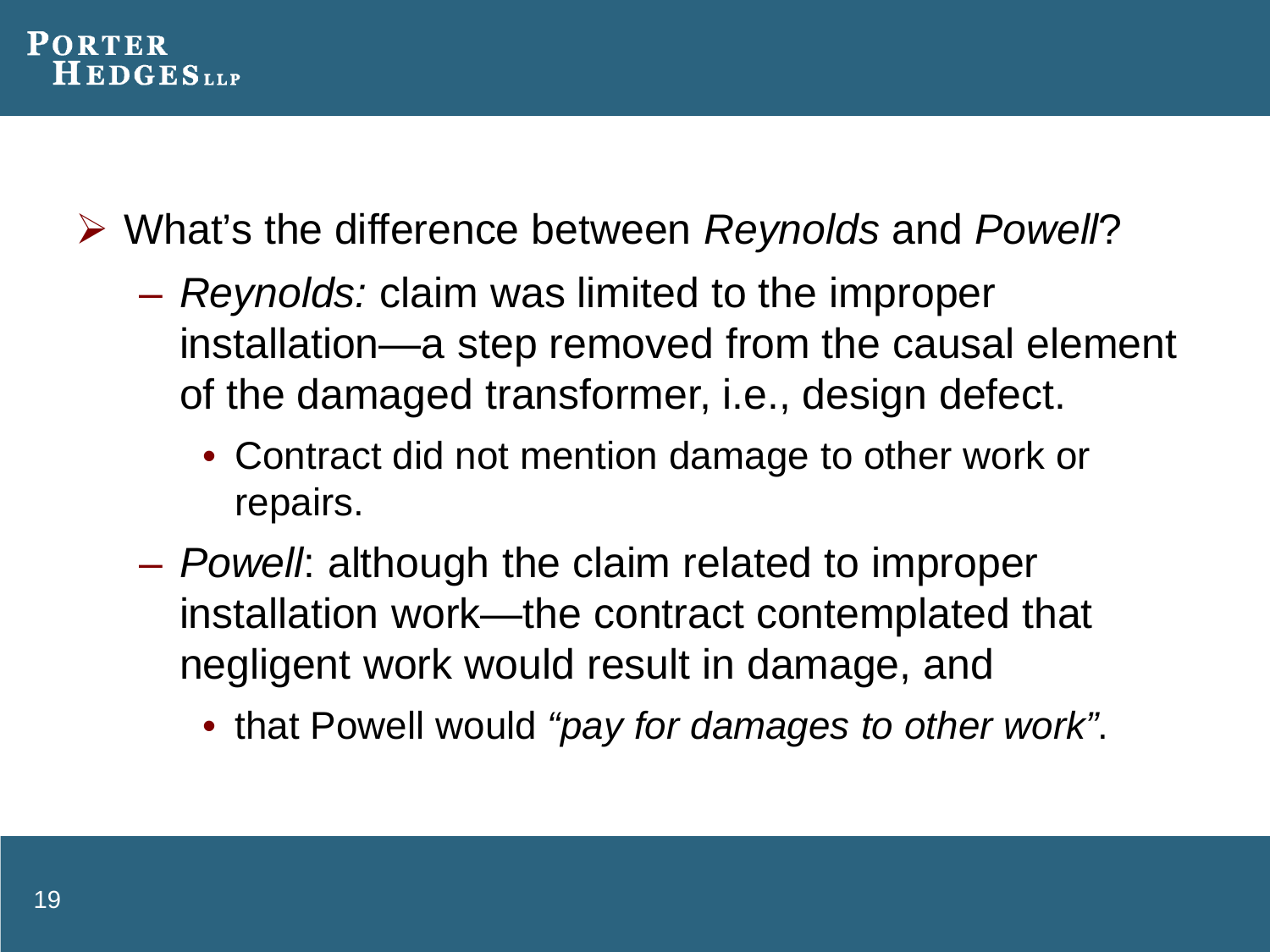

# **BALFOUR BEATTY RAIL INC.**

- **≻** Facts:
	- Owner (KCSR) hired Contractor (Balfour) to complete a railway track line.
	- Contract set completion for May 2009, however, Balfour did not complete the project until July 2009.
	- Because of the delay, KCSR rents tracks from Union Pacific paying \$1.3MM in "trackage fees."
	- KCSR sues Balfour to recover the "trackage fees."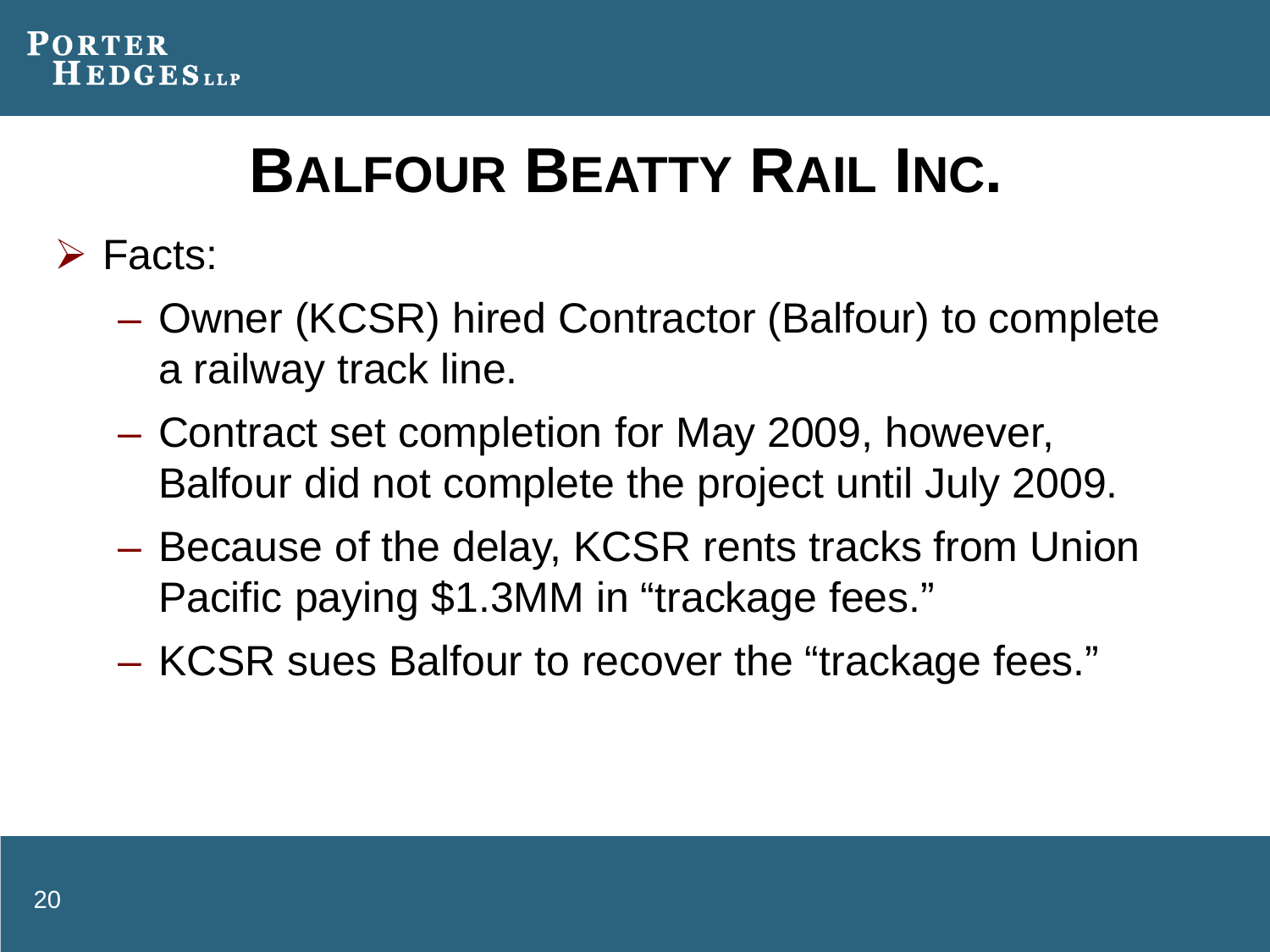

### **BALFOUR BEATTY RAIL INC.**

- Consequential Damages Waiver:
	- Neither party will be liable to the other for consequential, indirect, or punitive damages for any cause of action, whether in contract, tort or otherwise. Consequential damages include, but are not limited to, lost profits, lost revenues, and lost business opportunity, *whether the other party was or should have been aware of the possibility of these damages*.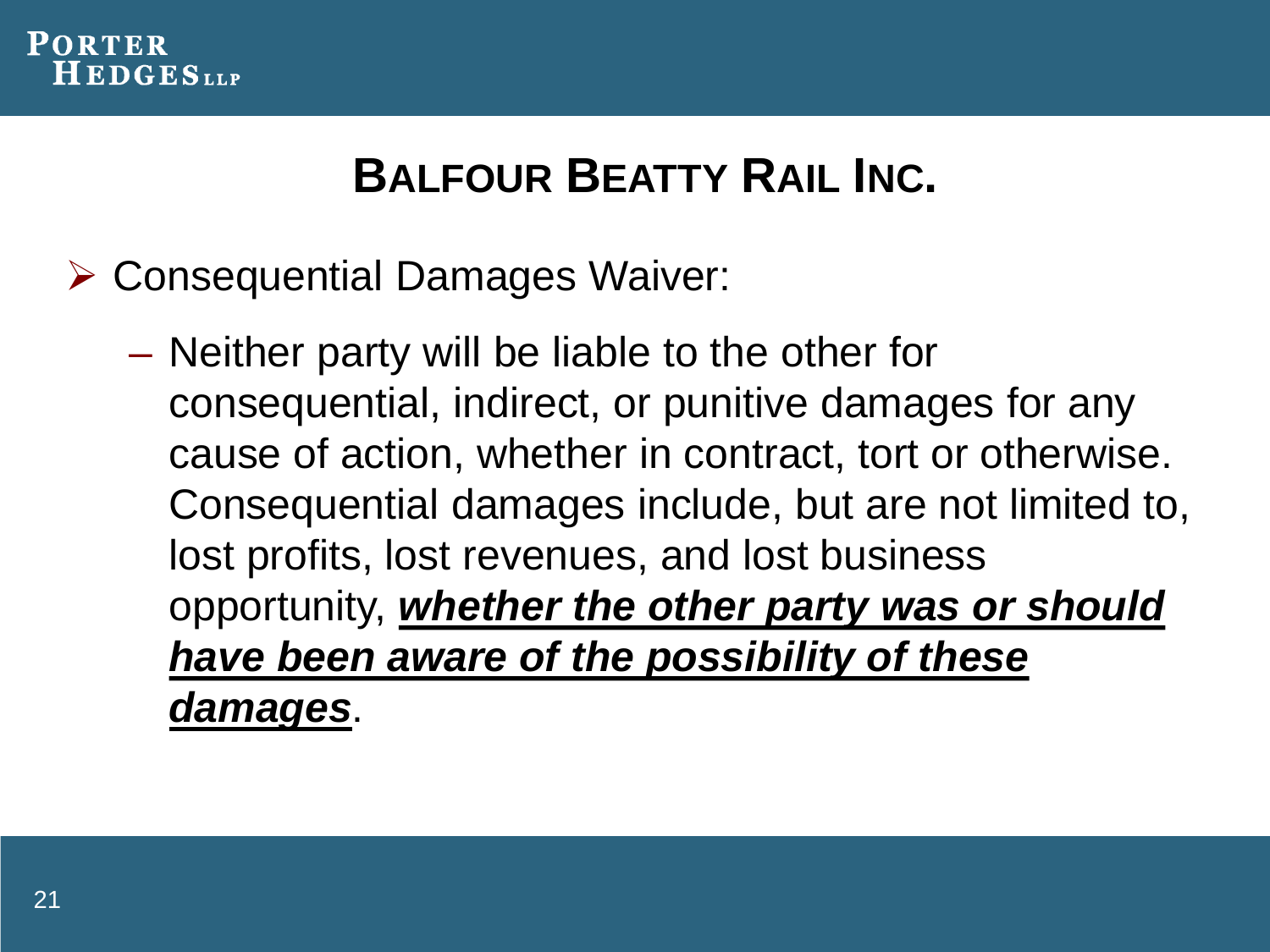

- $\triangleright$  KCSR argues the trackage fees are direct damages because:
	- The contract has a "time is of the essence" clause, and
	- KCSR's website contains a newsletter stating that completion of the rail would allow it to reduce its costs by 40% by eliminating trackage fees paid to Union Pacific
- $\triangleright$  Balfour argues that this is a "loss of use" claim, and
	- Although waiver does not list "loss of use," it is also not "limited" to the losses listed, and
	- The contract did not mention trackage fees as potential damages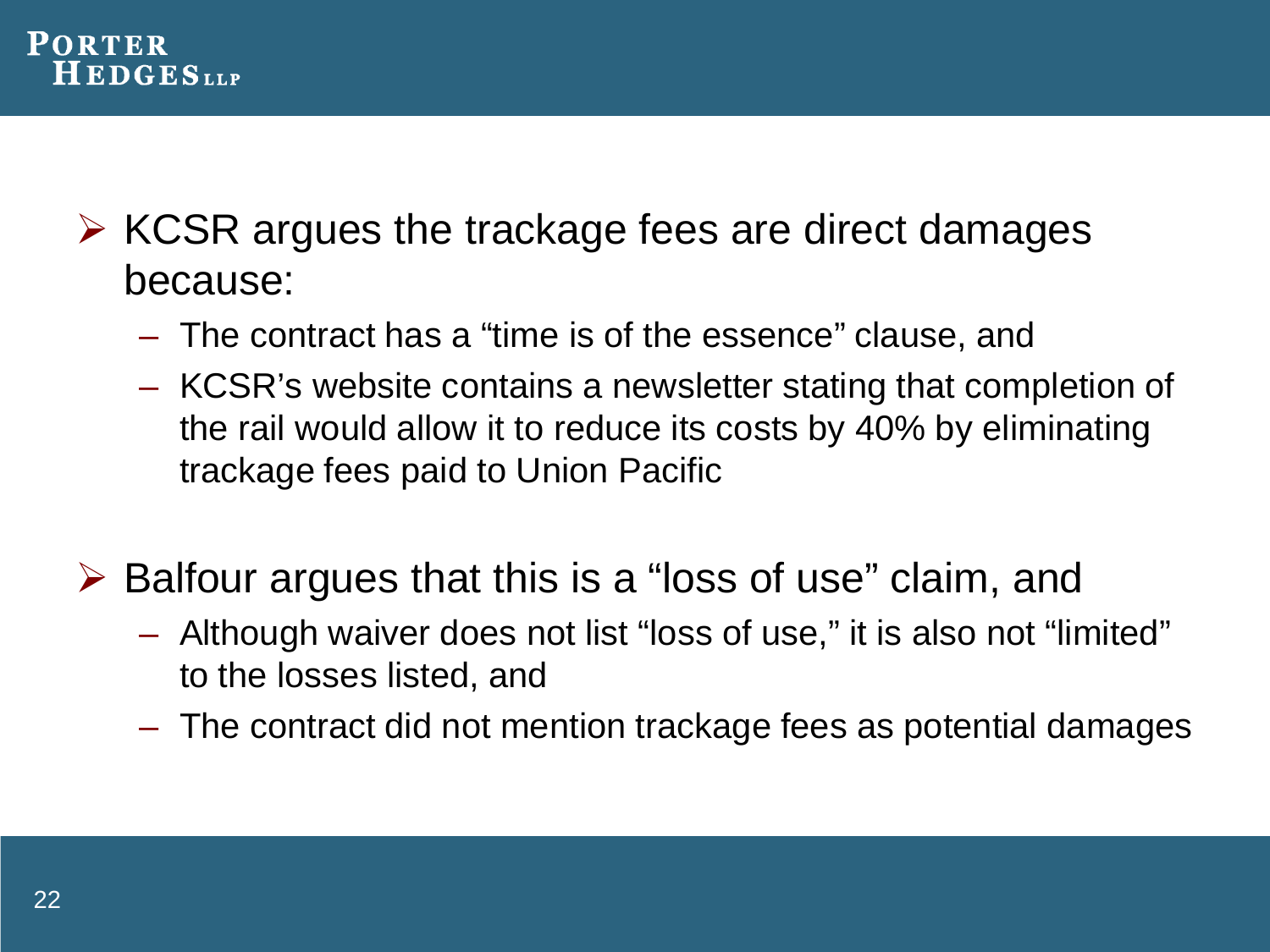

### **COURTS HOLDING CONCERNING DELAYS**

- **Holding**: KCSR's Trackage fees = CONSEQUENTIAL
- **Strangely**: in reaching the decision the court performed an extensive analysis as to whether Balfour had knowledge of KCSR's newsletter or of the potential for trackage fees because of delay.
- *Typically***:** The analysis begins and ends with whether the potential damage is (1) mentioned in the contract, and (2) involves a thirdparty. [Existence of a fact beyond relationship of the parties]
- *Ultimately*: The Court reached the operative fact that "although the Contract states that '[t]ime is of the essence,' it says nothing about the potential consequences to KCSR for BBRI's failure to complete the track construction within the time specified by the Contract."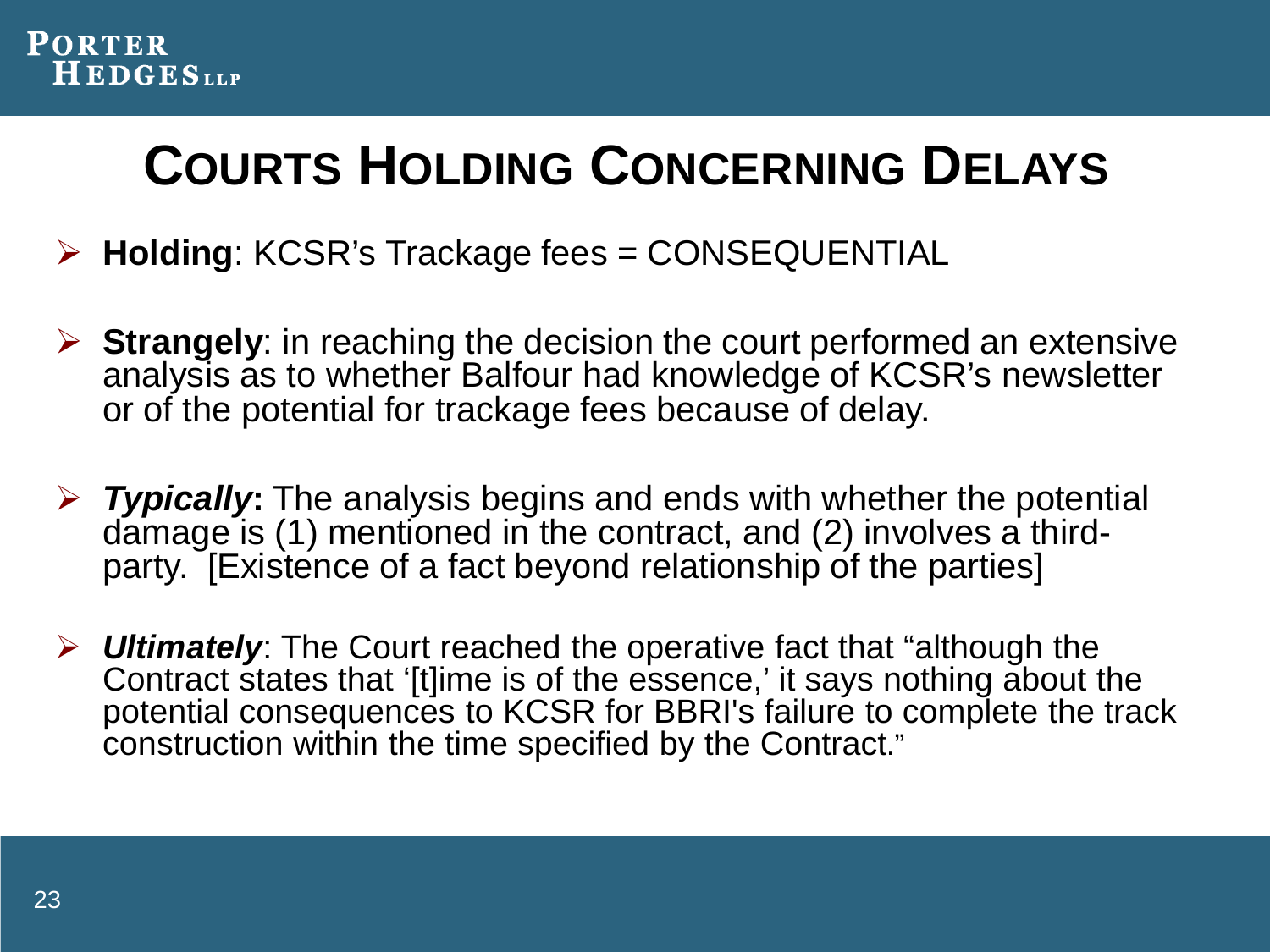

### **BALFOUR: FORESEEABILITY**

- Why consider Contractor's subjective knowledge, when the consequential damages waiver on its face should preclude third-party trackage fees for loss of use?
- Seemingly, the *Balfour* court applied a "foreseeability" standard for determining whether consequential damages are recoverable absent a waiver, even though the contract contained a waiver.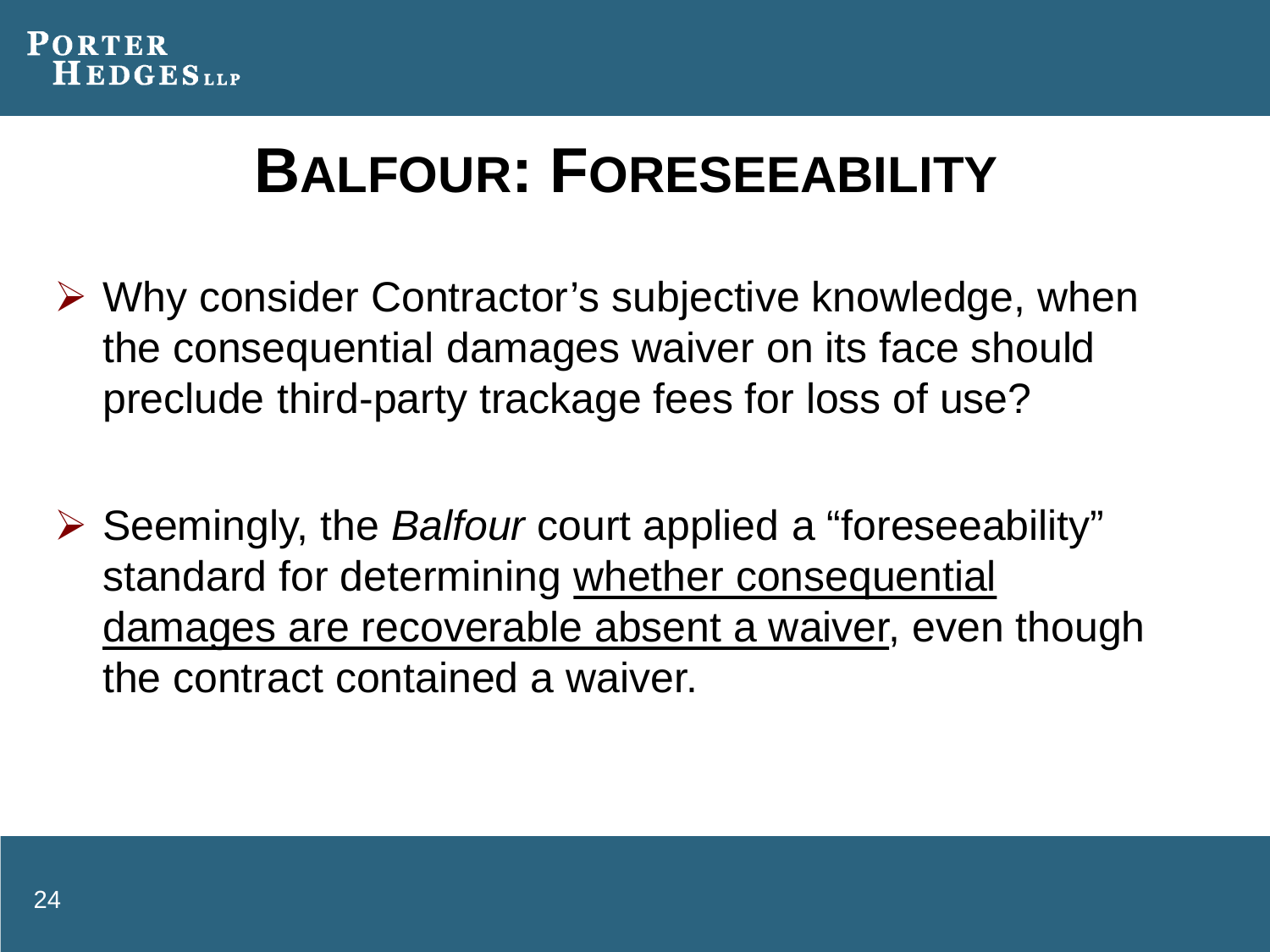#### **PORTER**  $H$  EDGES<sub>LLP</sub>

#### **WHEN YOU HAVE NO CONSEQUENTIAL DAMAGES WAIVER: FORESEEABILITY TEST**

- $\triangleright$  "Foreseeability is a fundamental prerequisite to the recovery of consequential damages for breach of contract." *Basic Capital Management* (Tex. 2011) cites Restatement (Second) of Contracts approvingly.
- $\triangleright$  Restatement: Damages not recoverable for loss if the party "had no reason to foresee" damage "when the contract was made"
- $\triangleright$  Foreseeability is found where loss follows from the breach:
	- In the ordinary course of business; or
	- As a result of special circumstances that breacher "had reason to know"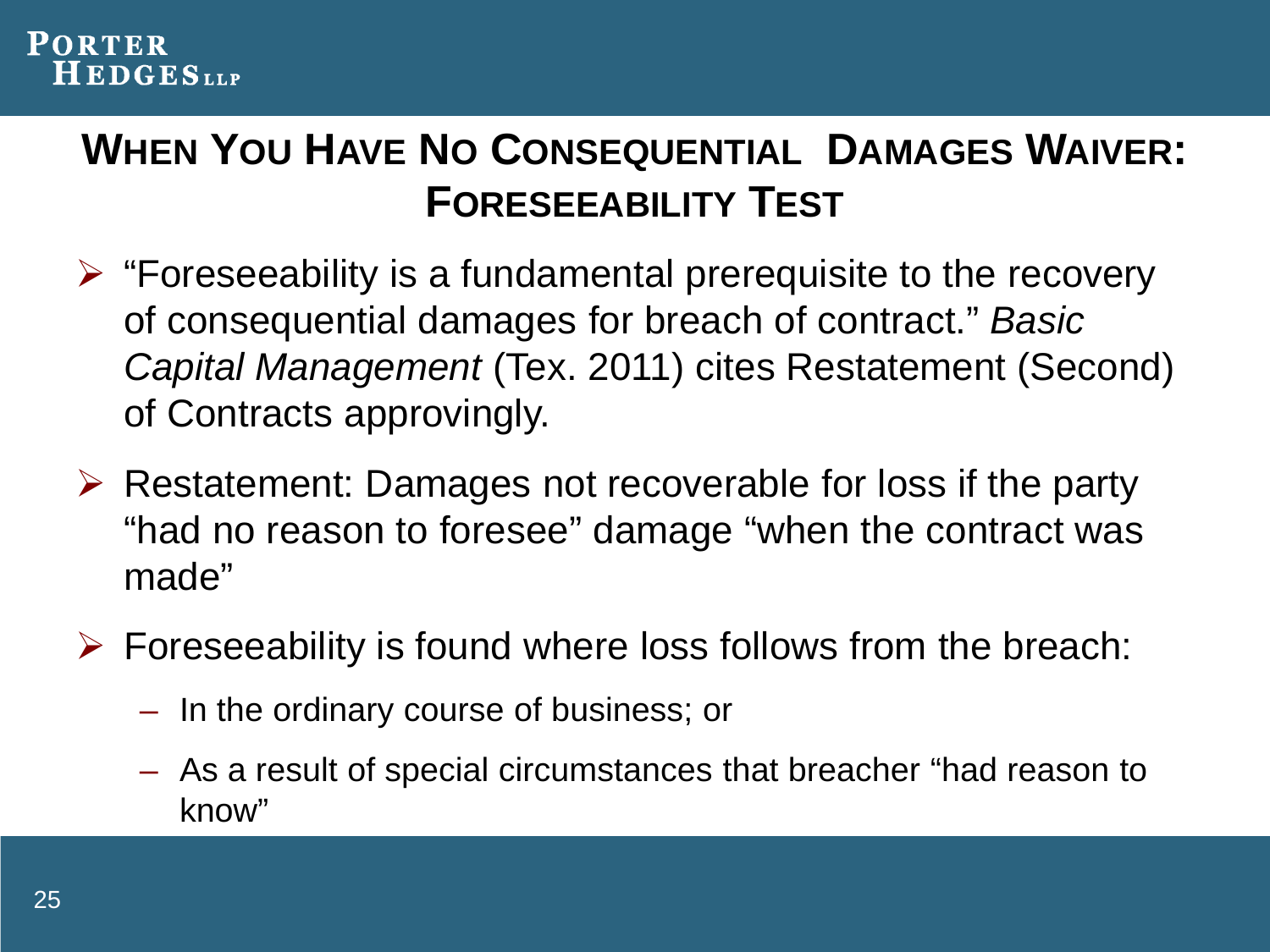

## **KIEWIT V. DRESSER-RAND**

#### **≻** Facts:

- Dresser-Rand ("D-R") retained Kiewit to design, engineer and fabricate two modules, for ultimate use by D-R's customer, PEMEX.
- The agreed price was \$27MM, unless change orders were requested by Kiewit and approved in writing by D-R.
- Significant changes occurred—Kiewit did not seek change orders, but:
	- D-R agreed to increase the contract price to \$33MM.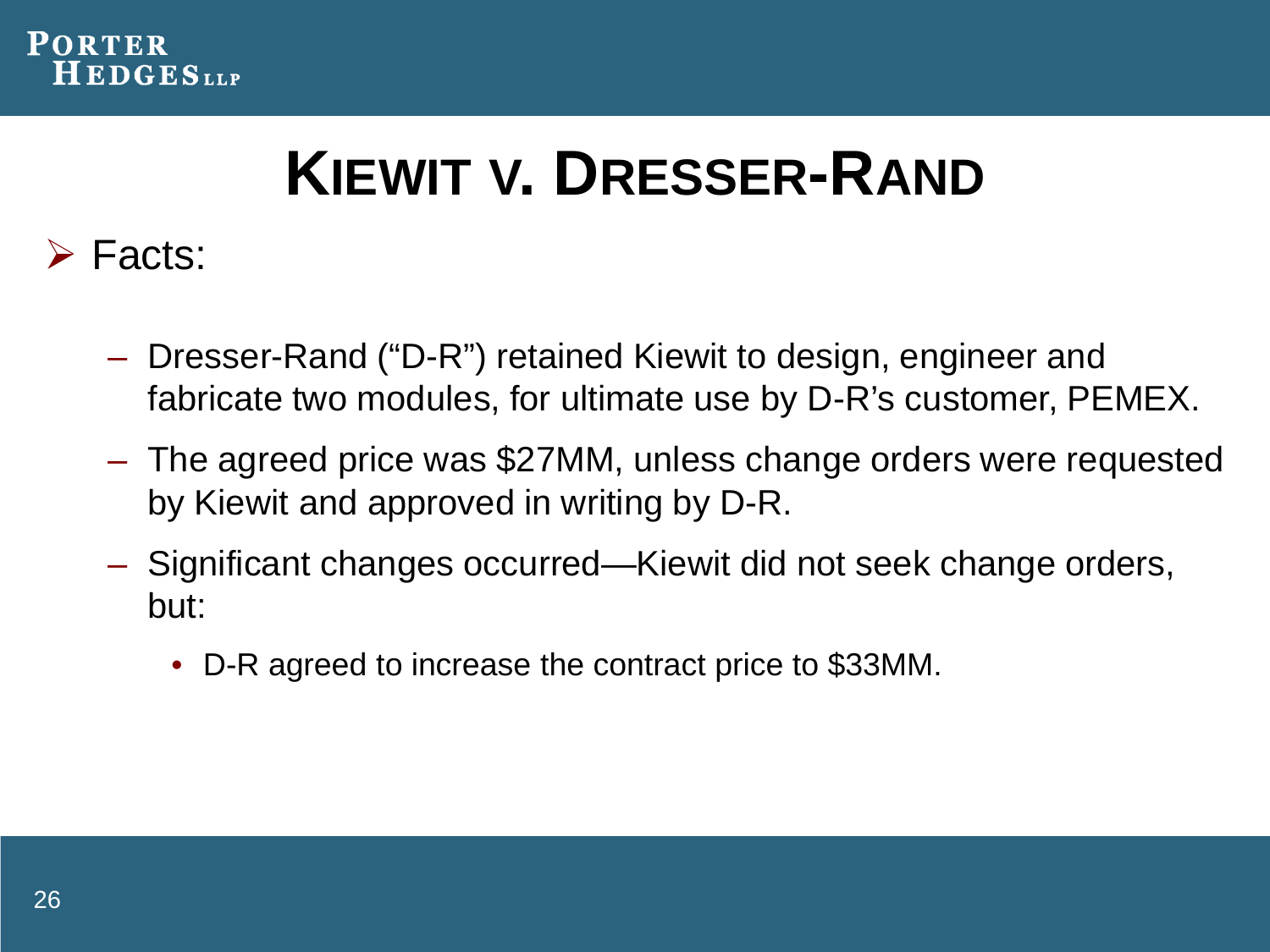

# **KIEWIT V. DRESSER-RAND**

#### Facts *continued*:

- Kiewit demanded an additional \$9MM for costs to accelerate efforts (including paying its subs more) claiming that:
	- D-R breached its contractual obligation to provide "key technical data to Kiewit."
	- Kiewit called these "project impact damages."
- D-R counterclaimed to recover \$1.3MM in liquidated damages assessed by PEMEX, because Kiewit's work was late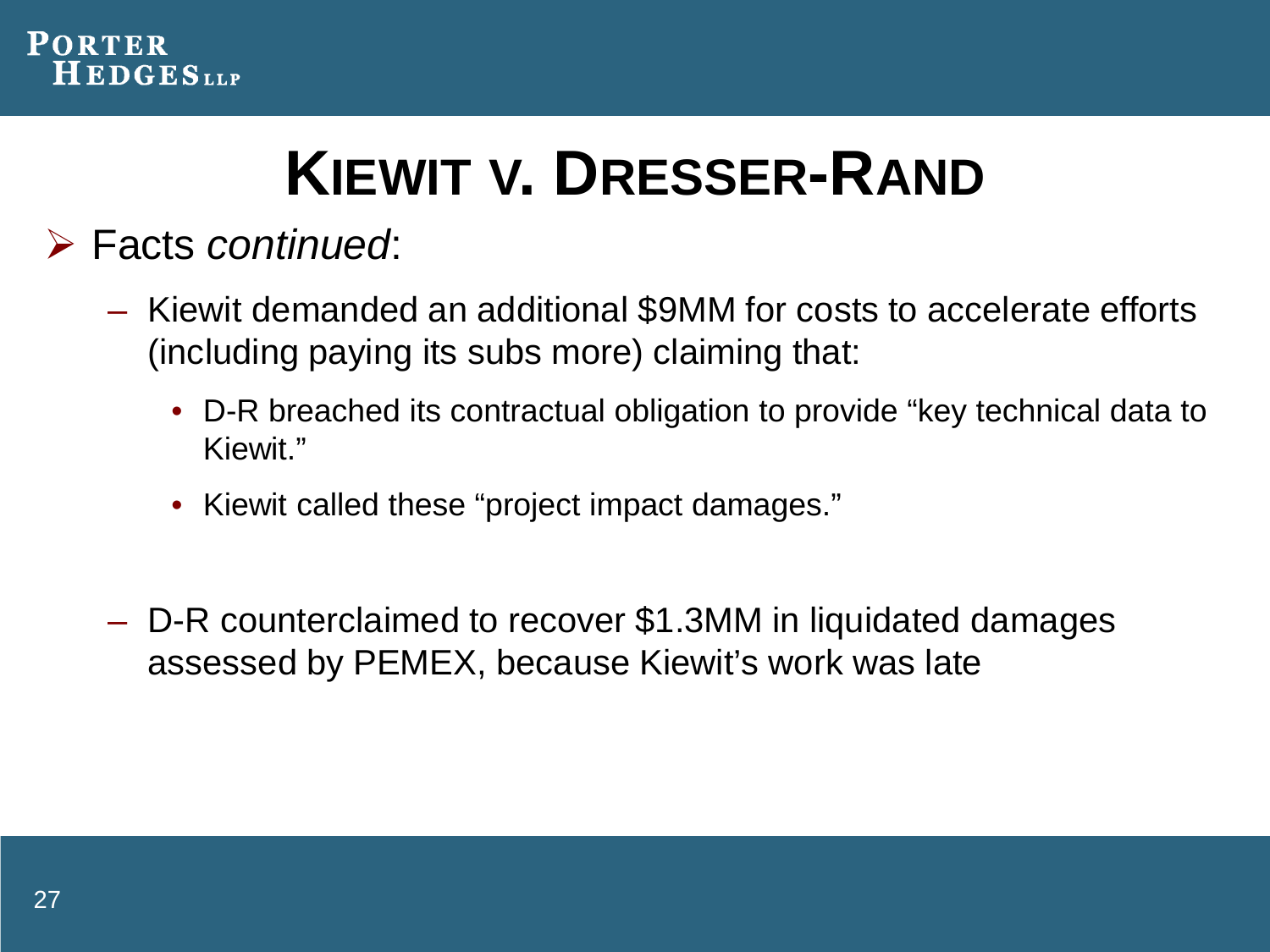

# **KIEWIT V. DRESSER-RAND**

### Consequential Damages Waiver

– The contract included a contractual limitation of liability waiving the ability of Kiewit and Dresser-Rand to collect from each other "consequential, special, punitive, or indirect damages, including but not limited to lost profits or business interruption, however same may be caused. The term 'consequential damages' includes but is not limited to, *loss of production*, loss of profits, loss of business, and loss of use."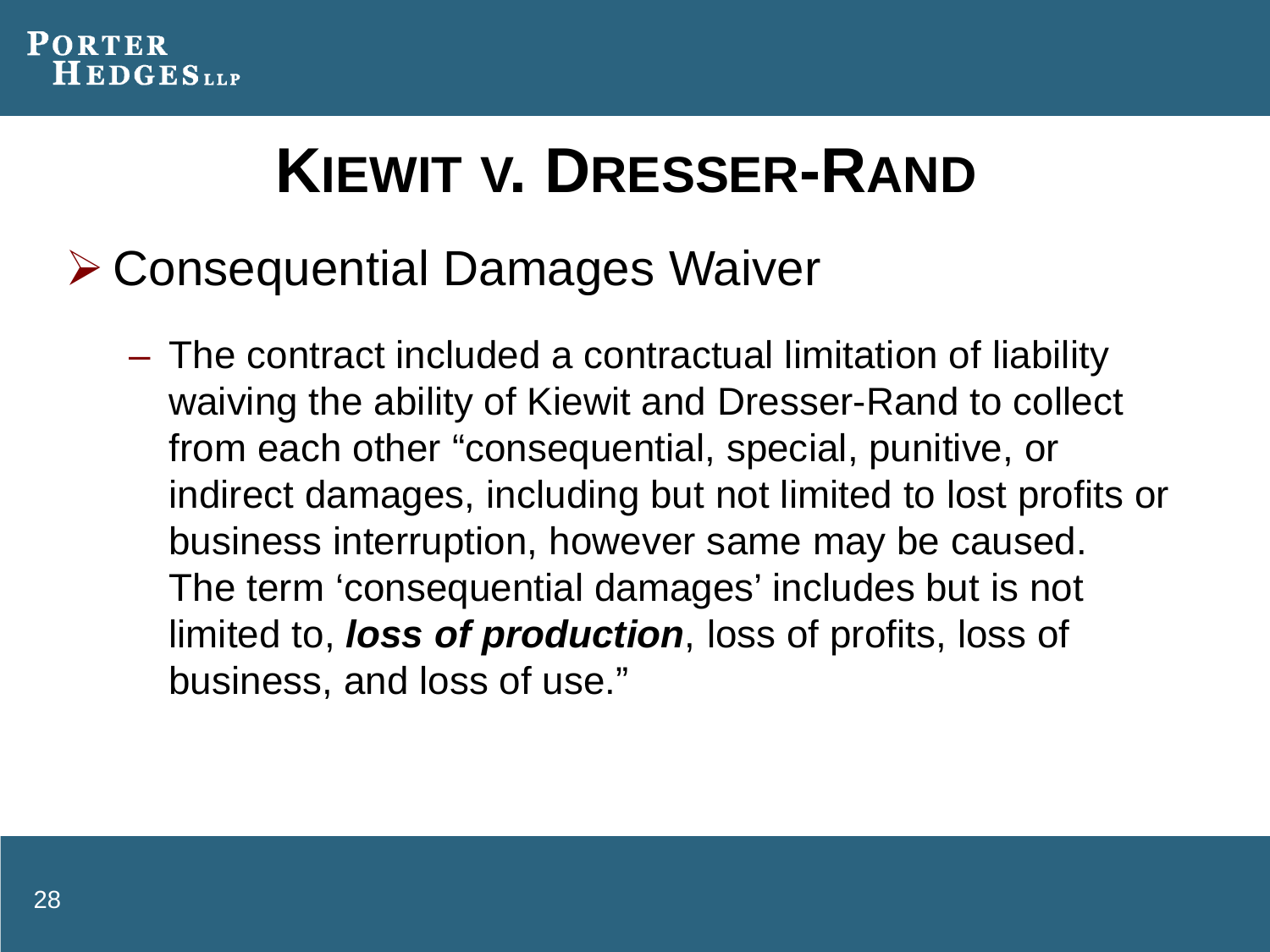

# **COURT'S HOLDING CONCERNING PEMEX LDS**

#### $\triangleright$  PEMEX LDs = CONSEQUENTIAL

- *Reasoning*: though Kiewit was aware that the modules were intended for PEMEX
	- The LDs stemmed from a third-party contract; and
	- Kiewit's contract with D-R was silent on the issue.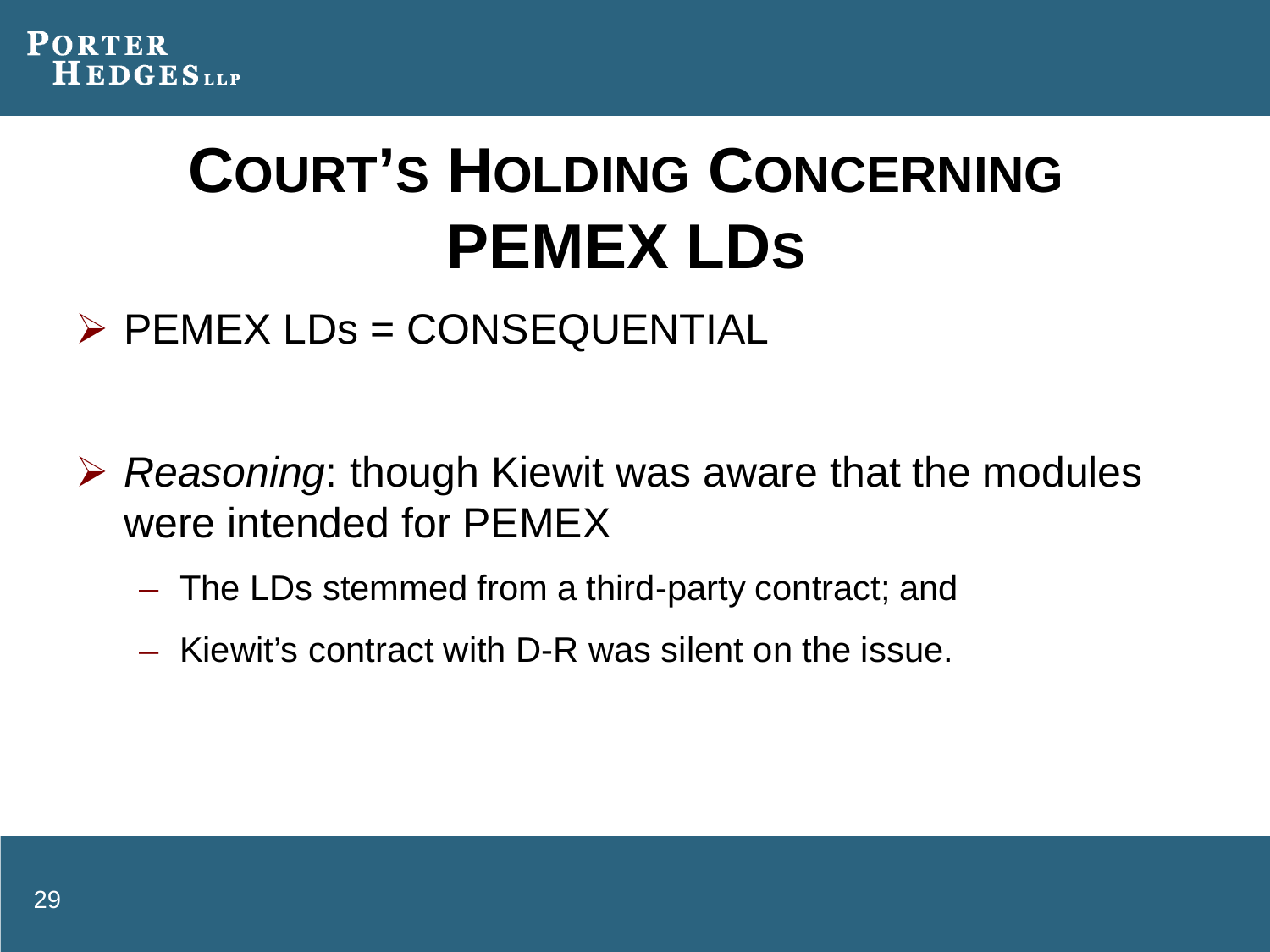# **COURT'S HOLDING CONCERNING PROJECT IMPACT DAMAGES**

- $\triangleright$  Kiewit's project impact damages = DIRECT
- *Reasoning*
	- They were confined to the parties' relationship; and
	- stemmed solely from D-R's alleged failure to meet its obligations to Kiewit (i.e. to "provide key technical data"), which interfered with Kiewit's ability to perform under the Contract.
- "Loss of production" waiver related to lost *oil production*, **not** loss of productivity in completing the project.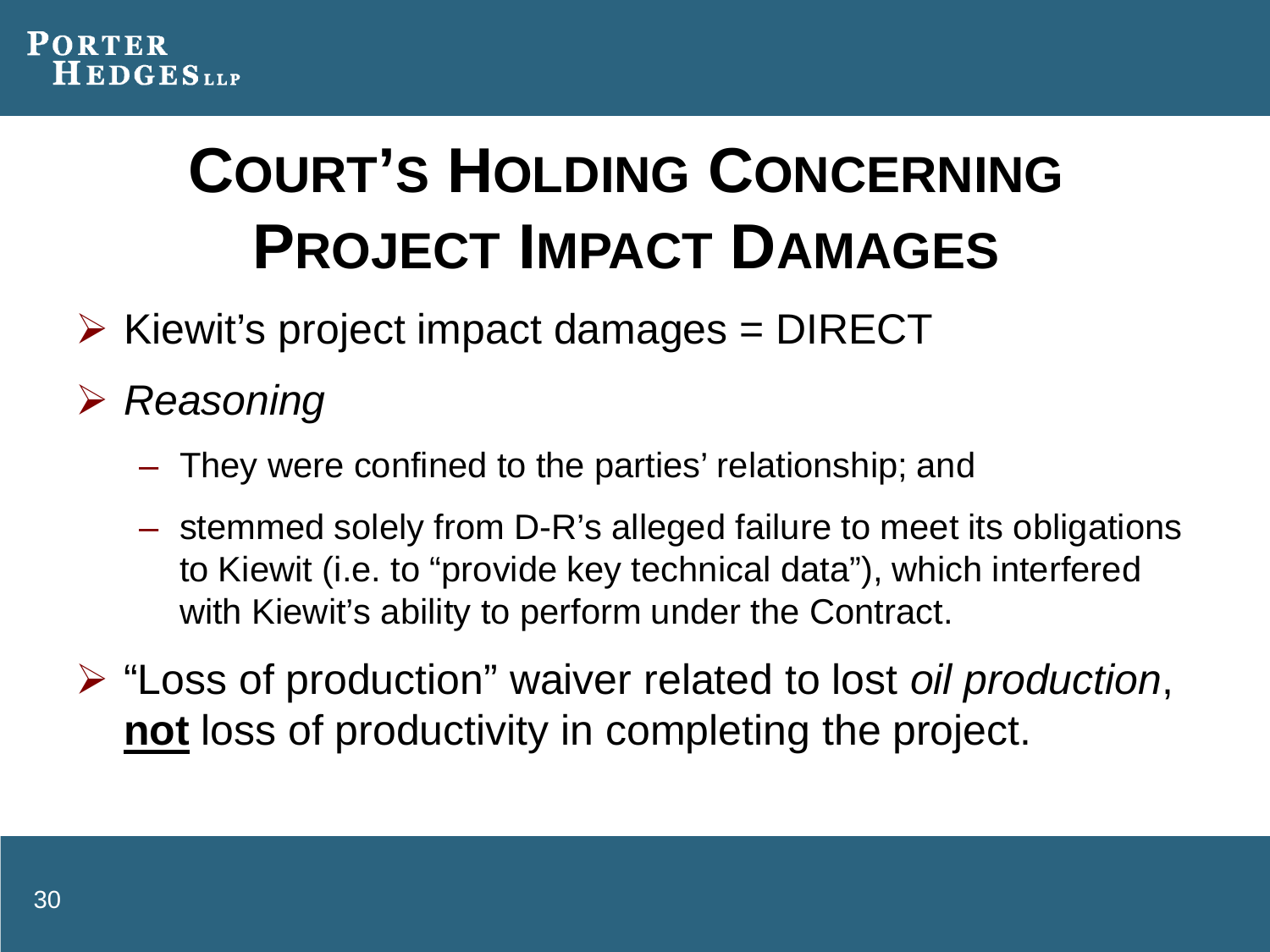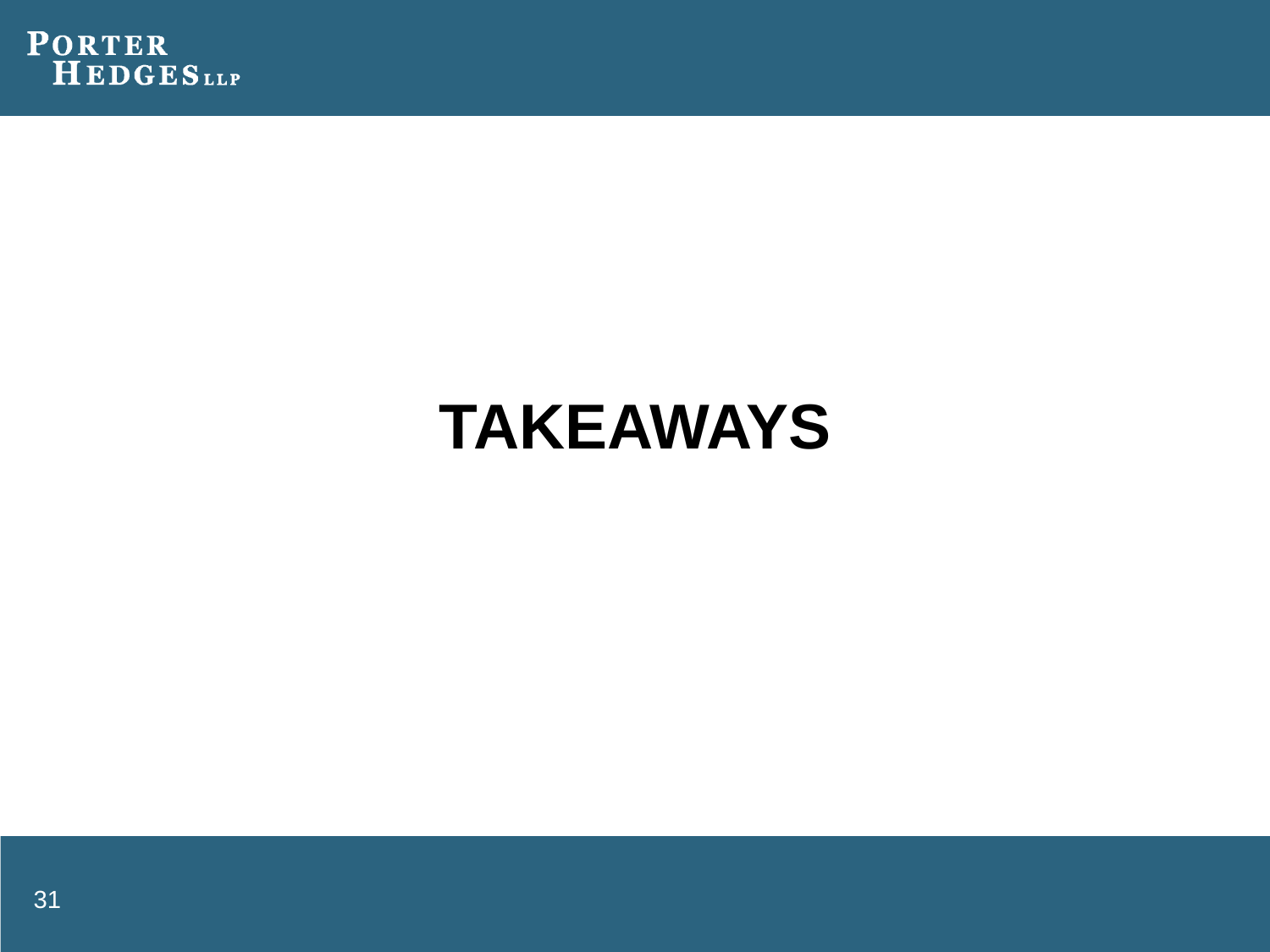

- $\triangleright$  Loss of use/opportunity/profits, may be direct damages where they are profits on the contract, itself. (*Tennessee Gas Pipeline & Cherokee County Cogeneration*)
- $\triangleright$  Though Texas courts will generally respect the parties' contract, attempting to classify a damage as direct or consequential is not dispositive of the issue—the courts will closely examine the circumstances giving rise to the claim. (*Tennessee Gas Pipeline*)

Incorporate repair cost expectations directly into the contract. (*Powell*)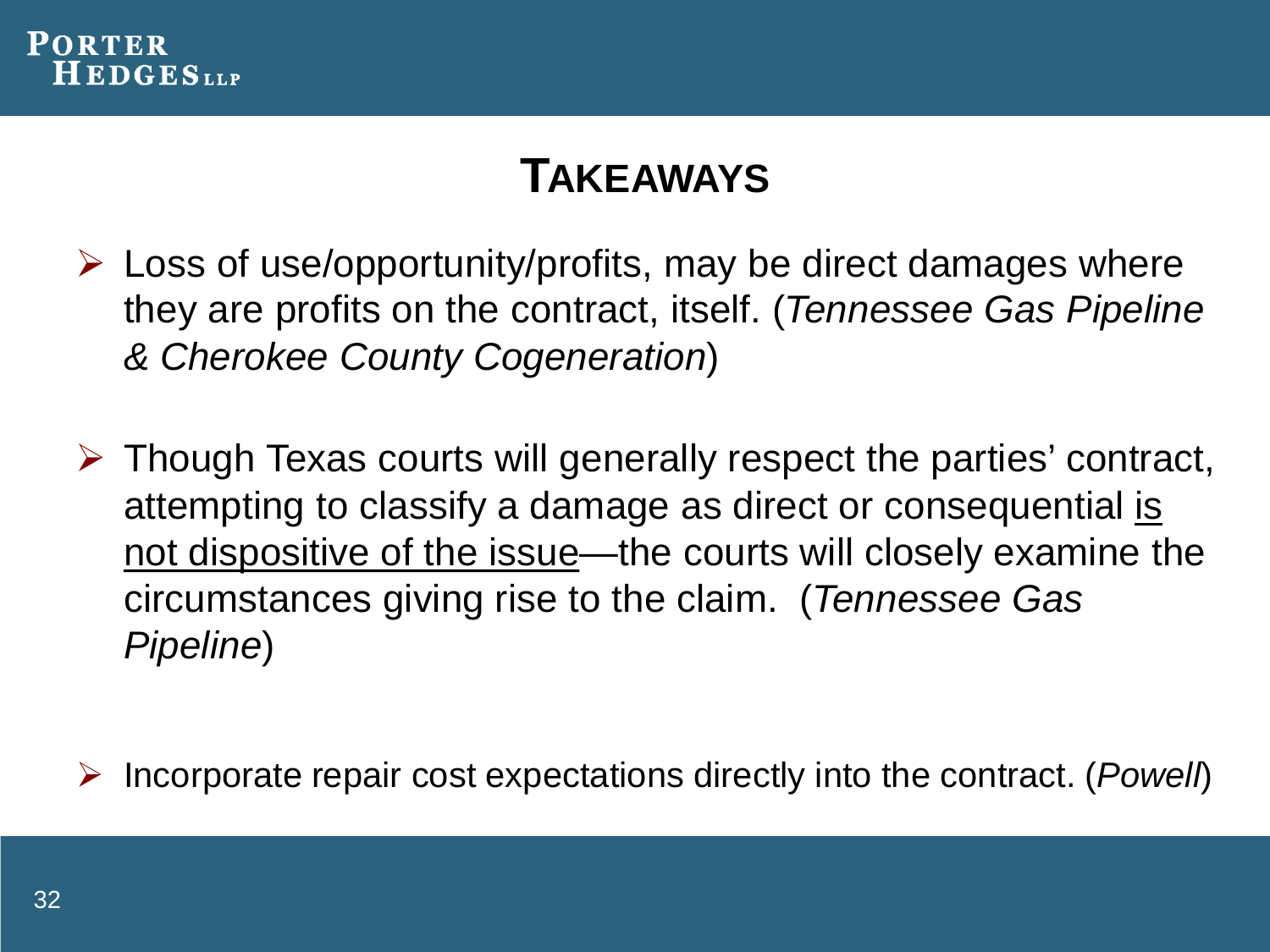

 $\triangleright$  A contract schedule and a "time is of the essence" clause will not preserve all delay claims from a consequential damages waiver (*Balfour*)

 Without express entitlement to certain damages, anticipate having to present evidence of actual knowledge at the time of contracting. (*Balfour*)(*Kiewit*)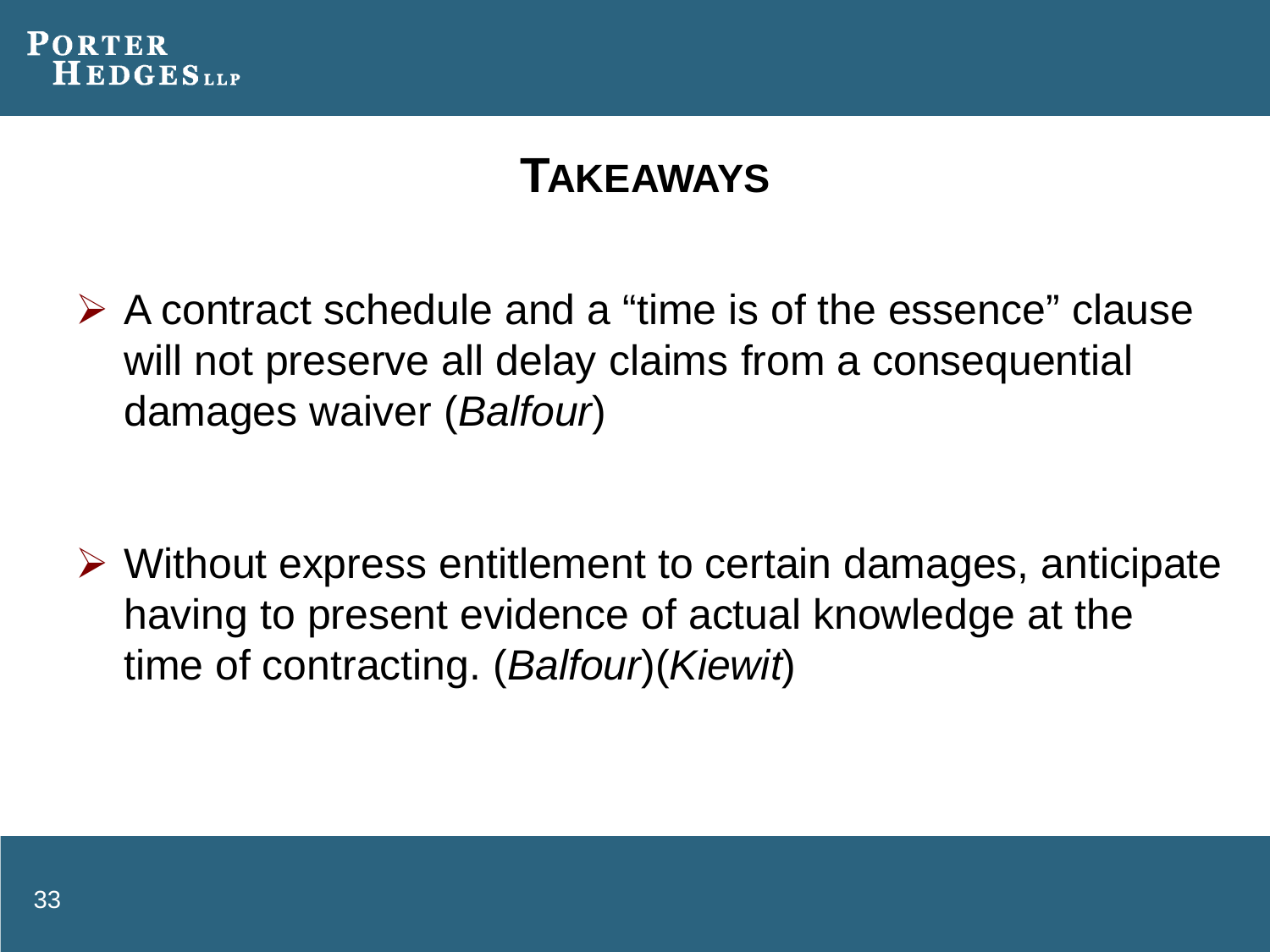

 $\triangleright$  Breaches that interfere with another party's ability to perform under a Contract—classified as "project impact damages" or "disruption damages"—may qualify as direct damages. (*Kiewit*)

 Contemplate third-party contract damages, upstream and downstream, and address them in your contract. (*Kiewit*)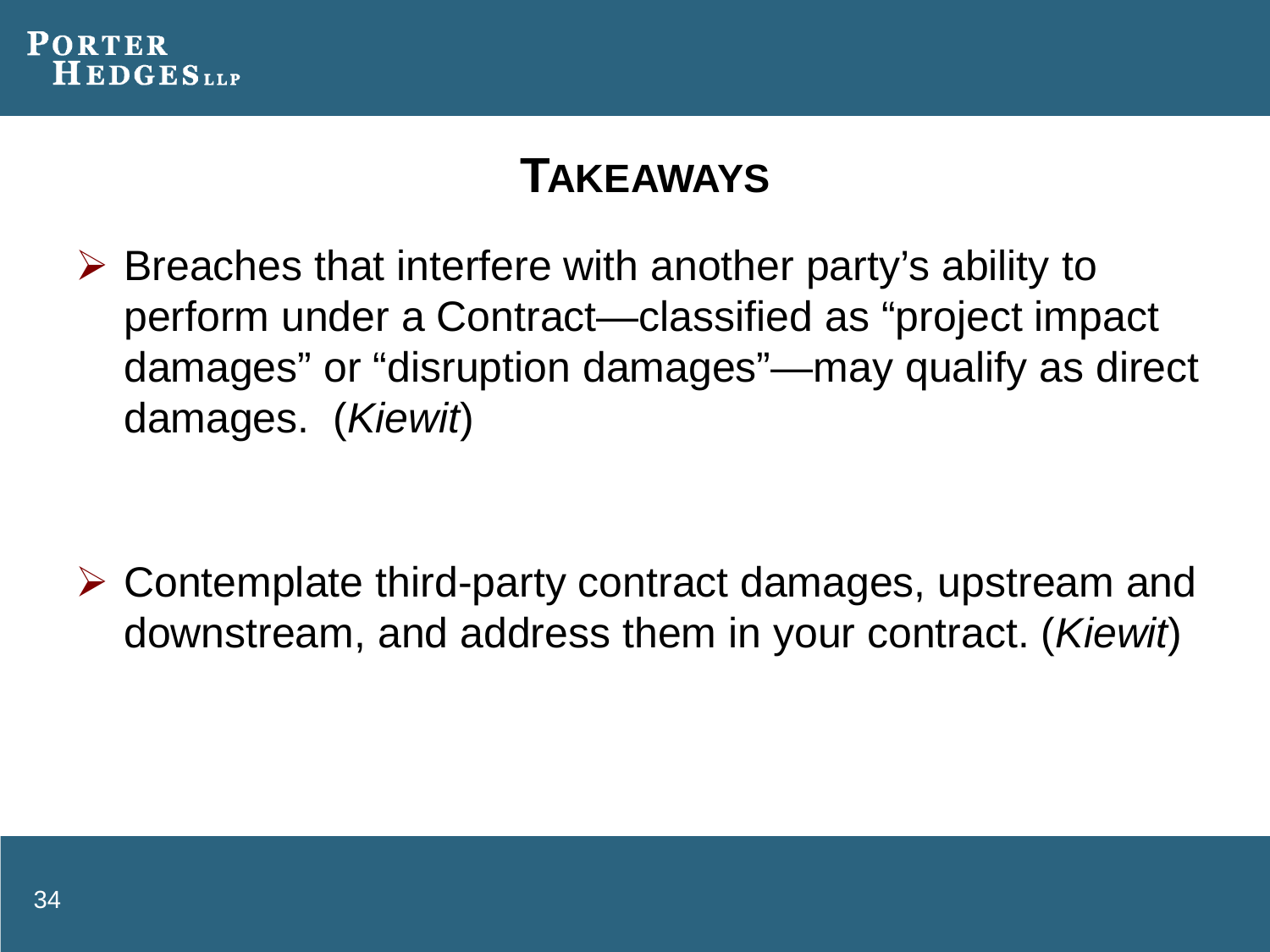

- Contemplate what type of damages you want to recover that might be consequential unless addressed by your contract.
- Make your damages "foreseeable" through the contract.
- $\triangleright$  Review contracts for ambiguity or potential conflicts and ensure that all contracts avoid "unconscionability."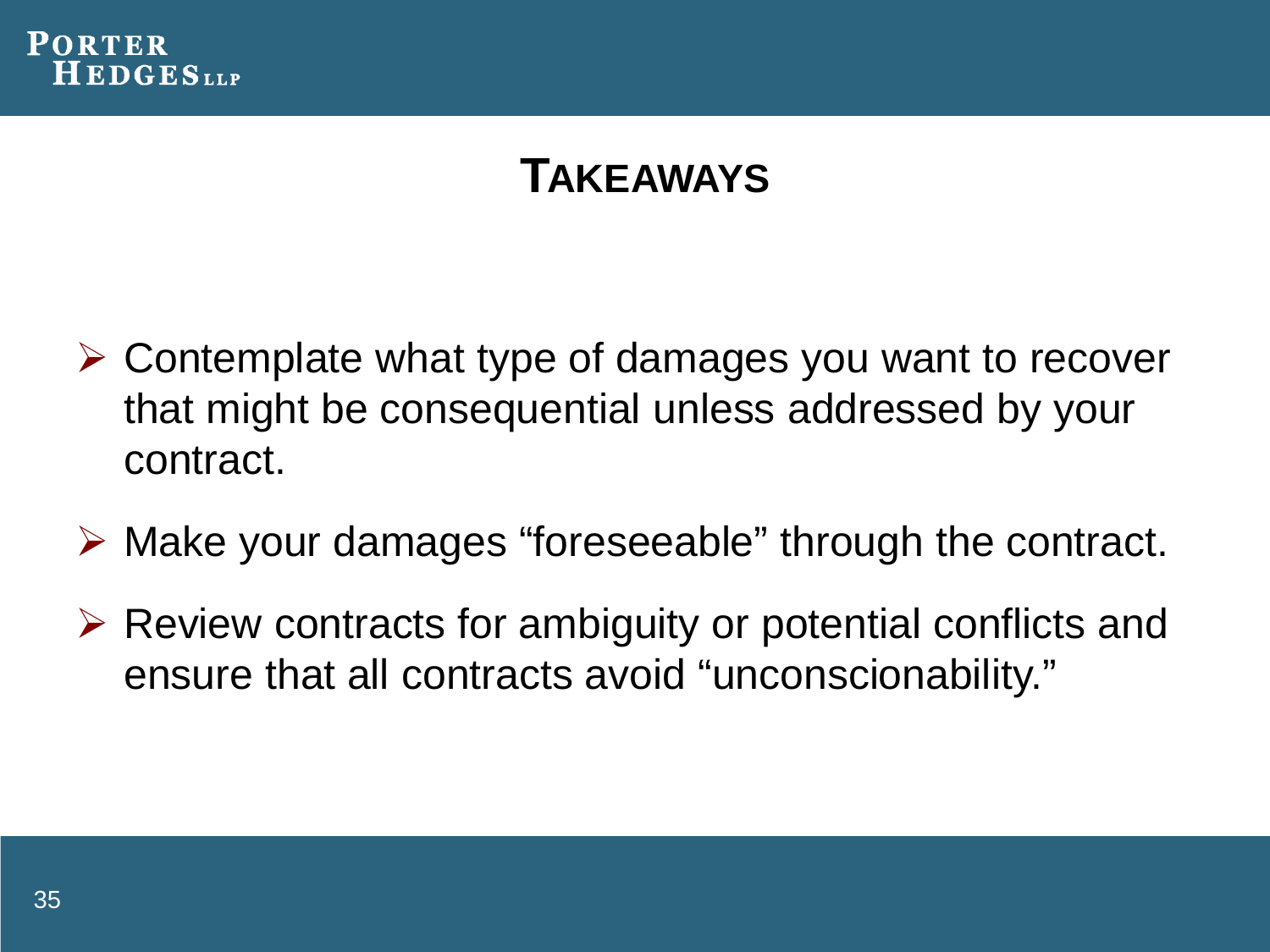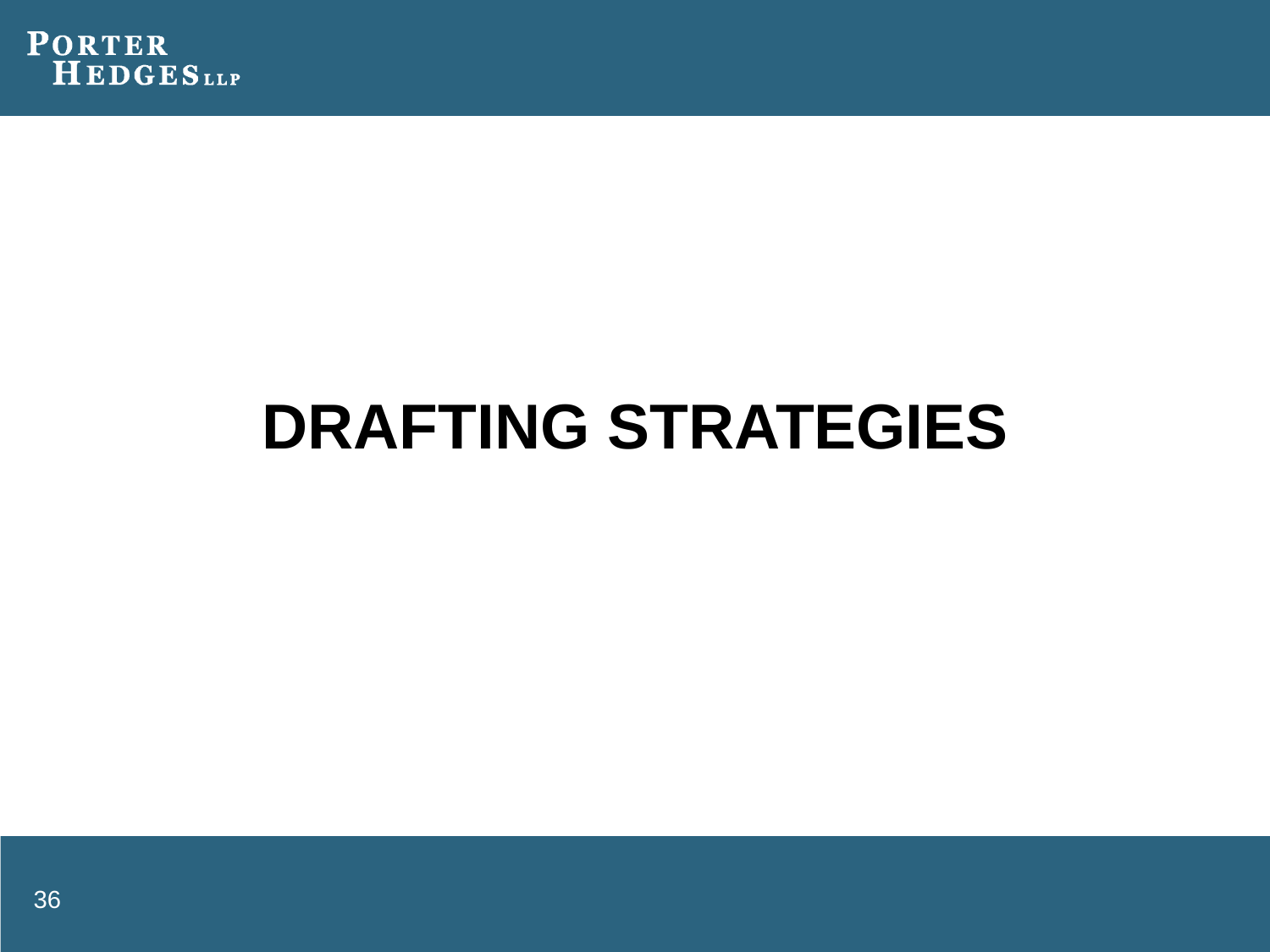

*Contemplate the direct damages that each party believes might stem from a breach of the contract.*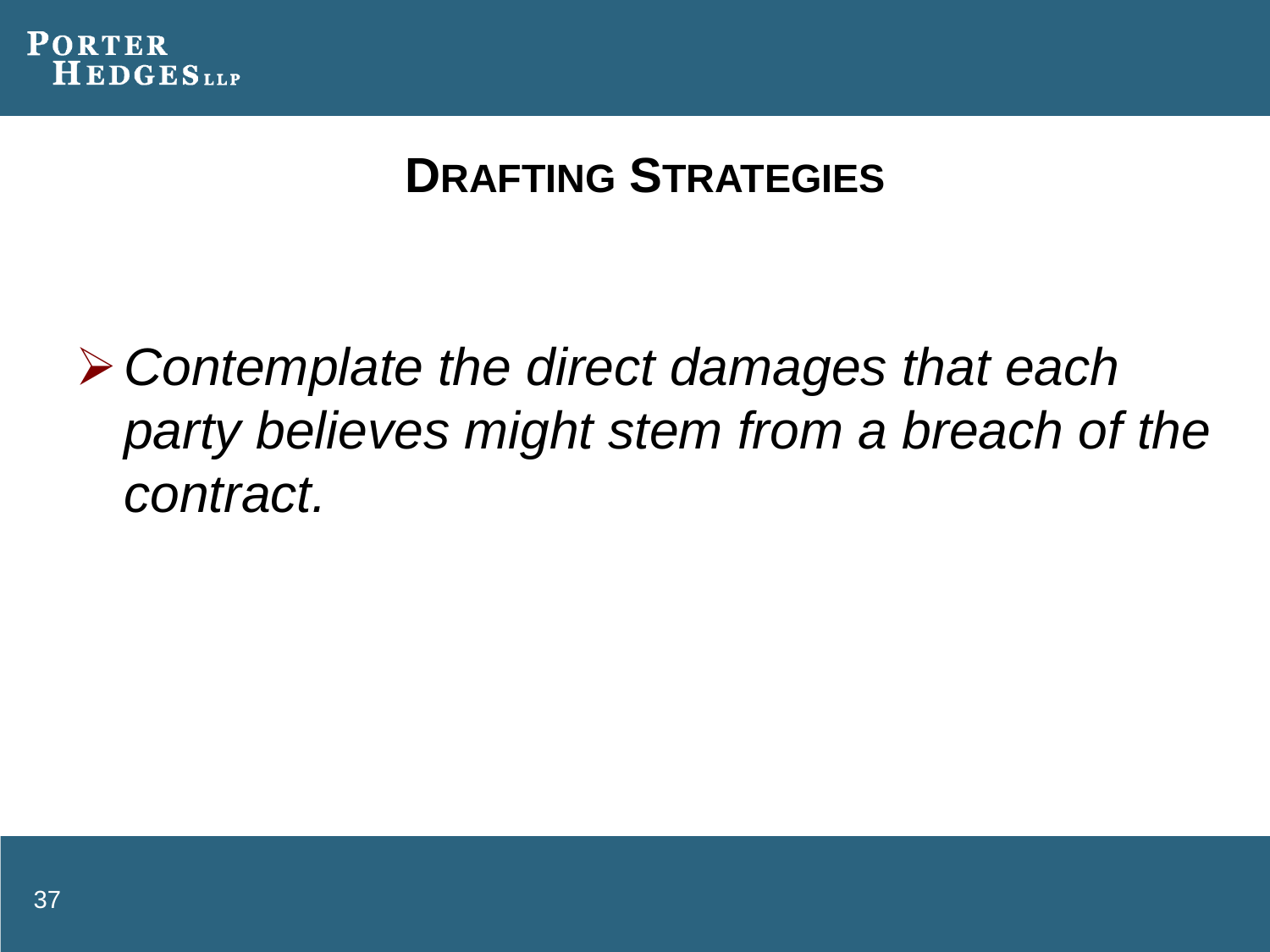

 *Clearly define what consequential damages are going to be included or waived.*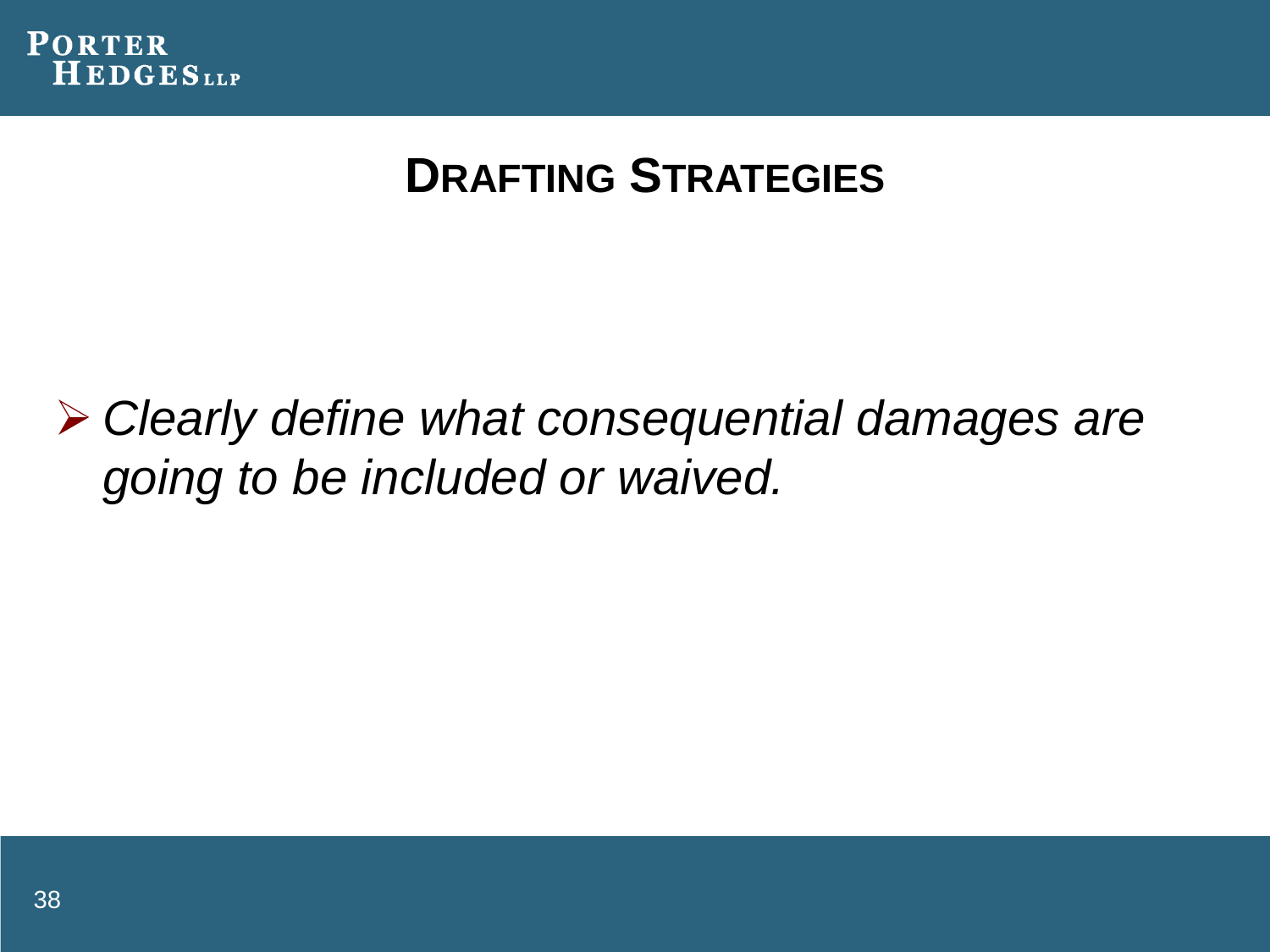

#### **POTENTIAL CONSEQUENTIAL DAMAGES – OWNER**

- $\triangleright$  Loss in Professional Reputation
- $\triangleright$  Loss of Business Opportunities
- Loss of Profits/Loss of Production/Loss of Power
- Cost of Forfeited Bonds or Deposits, Penalties or Tax Implications
- $\triangleright$  Diminution in Value
- $\triangleright$  In delay claims:
	- Escalation in Material and Labor Cost
	- Rental and Storage Expenses
	- Increased Insurance Costs
	- Delay Damages Owed to Other Project Participants
	- Delay Damages Owed to Owner/End User
	- Increase in Professional Design Services Fees
	- Increase in Management and Personnel Expenses
	- Loss of Use (other than loss of profits)
	- Additional Financing Costs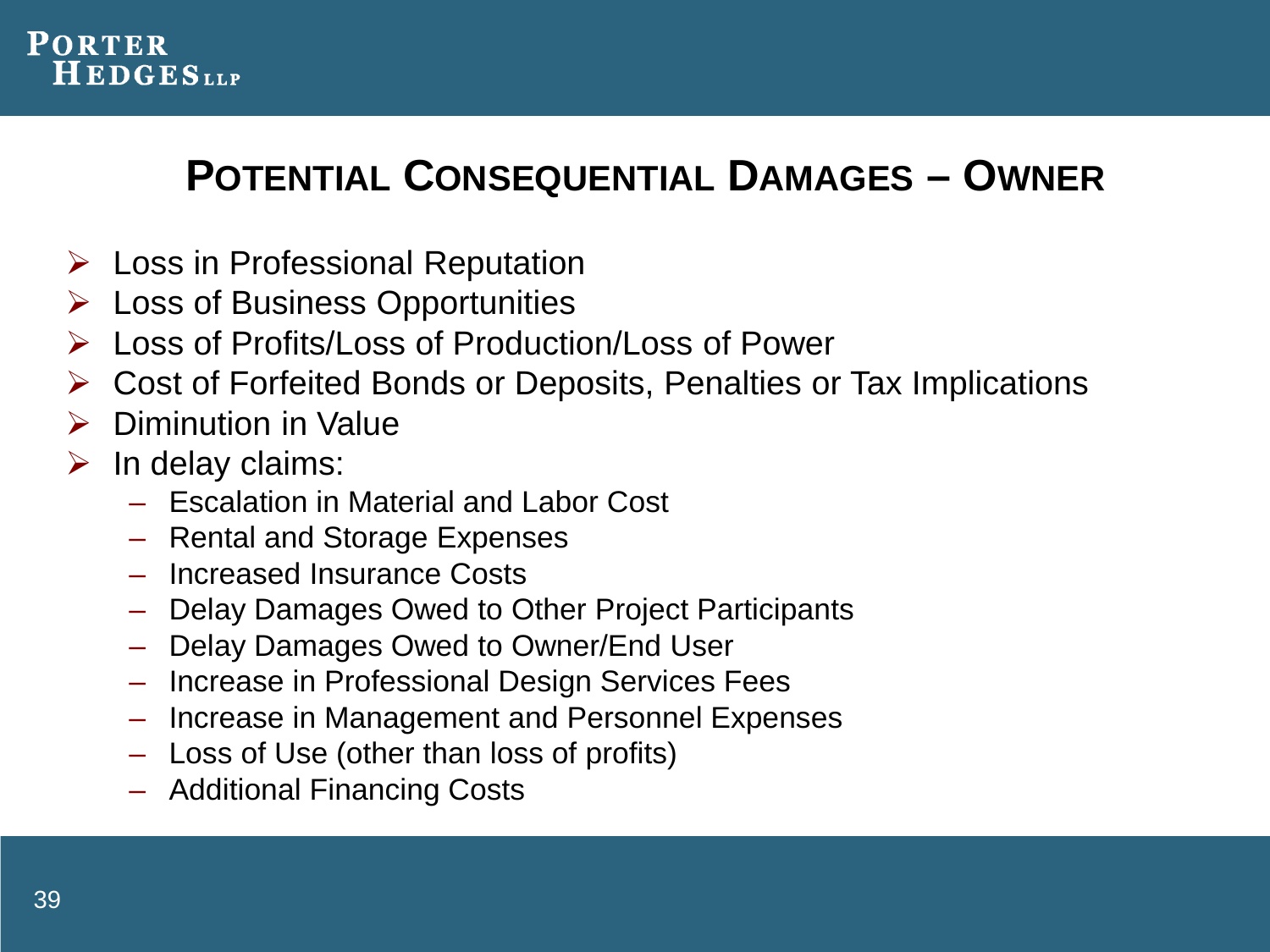#### **POTENTIAL CONSEQUENTIAL DAMAGES – CONTRACTOR/SUBCONTRACTOR**

- Loss in Professional Reputation
- Loss of Business Opportunities
- $\triangleright$  In delay claims
	- Lost Profits on Other Work
	- Loss in Bonding Capacity
	- Loss in Funding Capacity, Additional Financing Costs
	- Escalation in Material and Labor Cost
	- Loss of Use of Equipment
	- Loss of Productivity
	- Extended General Condition Costs
	- Home Office Overhead Expenses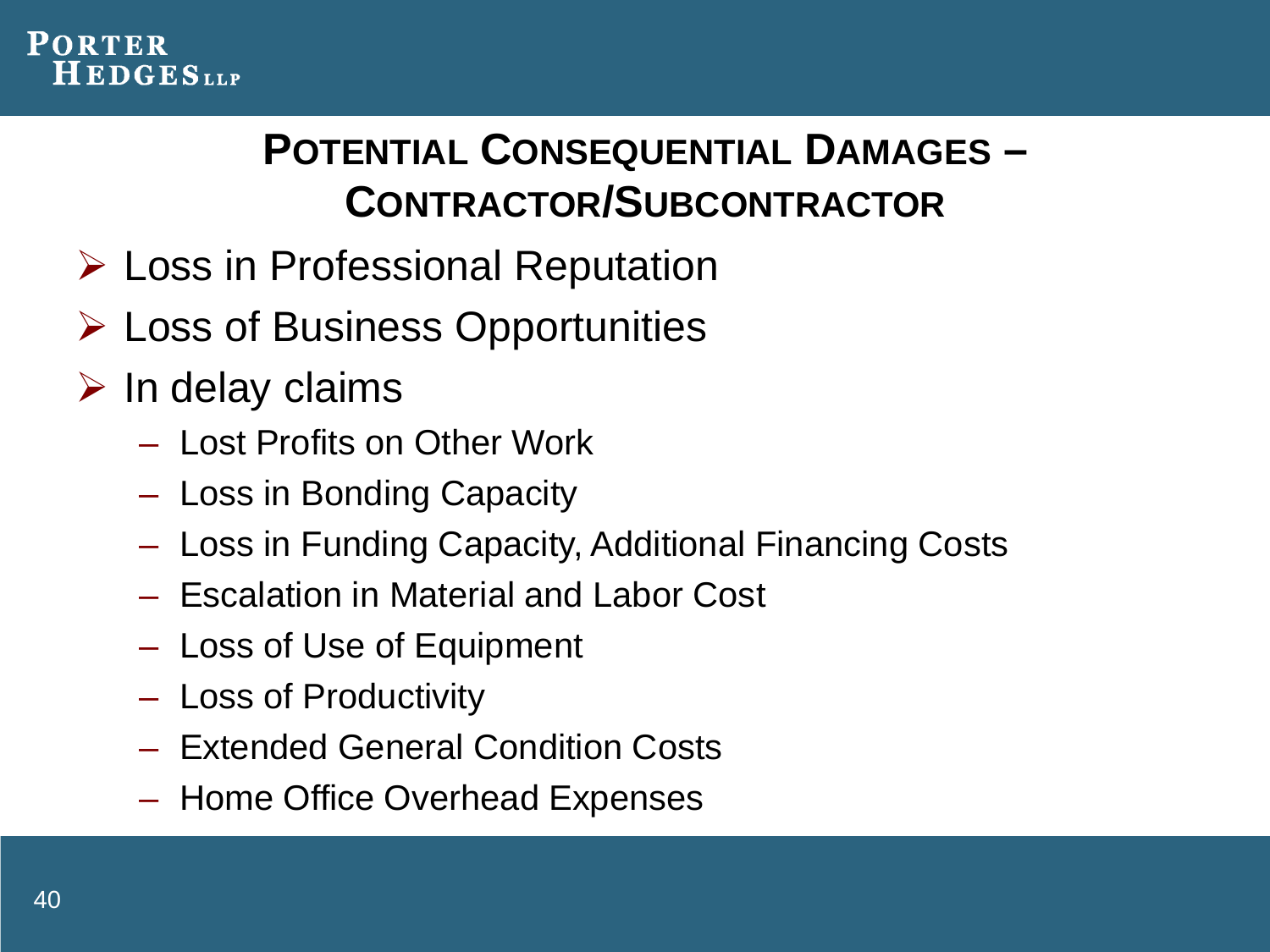

- $\triangleright$  Considering the lack of a clear definition for consequential damages, be as specific as possible in defining what is being waived (e.g., lost profits, loss of business reputation, loss of use, etc.).
- $\triangleright$  When Texas courts interpret the parties' waiver language, the courts will respect the parties' intent if it is clear and listed.
- $\triangleright$  If you really want to ensure waiver, waive damages, whether direct or consequential.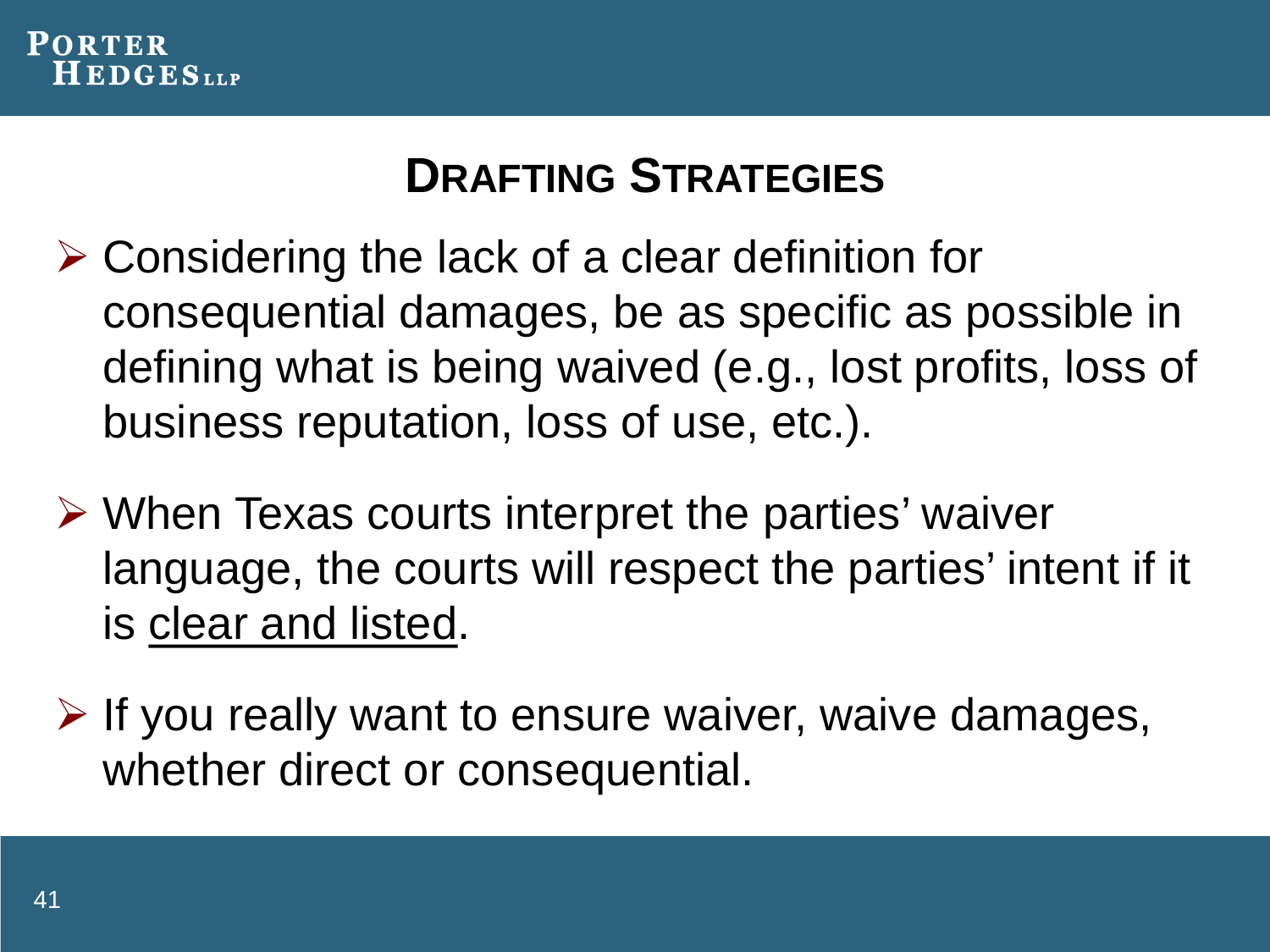

**≻ Consider other provisions of the general contract** that might later be seen as inconsistent with the waiver or inclusion of consequential damages.

 $\triangleright$  Make sure the direct damages you anticipate receiving due to a breach have not been waived.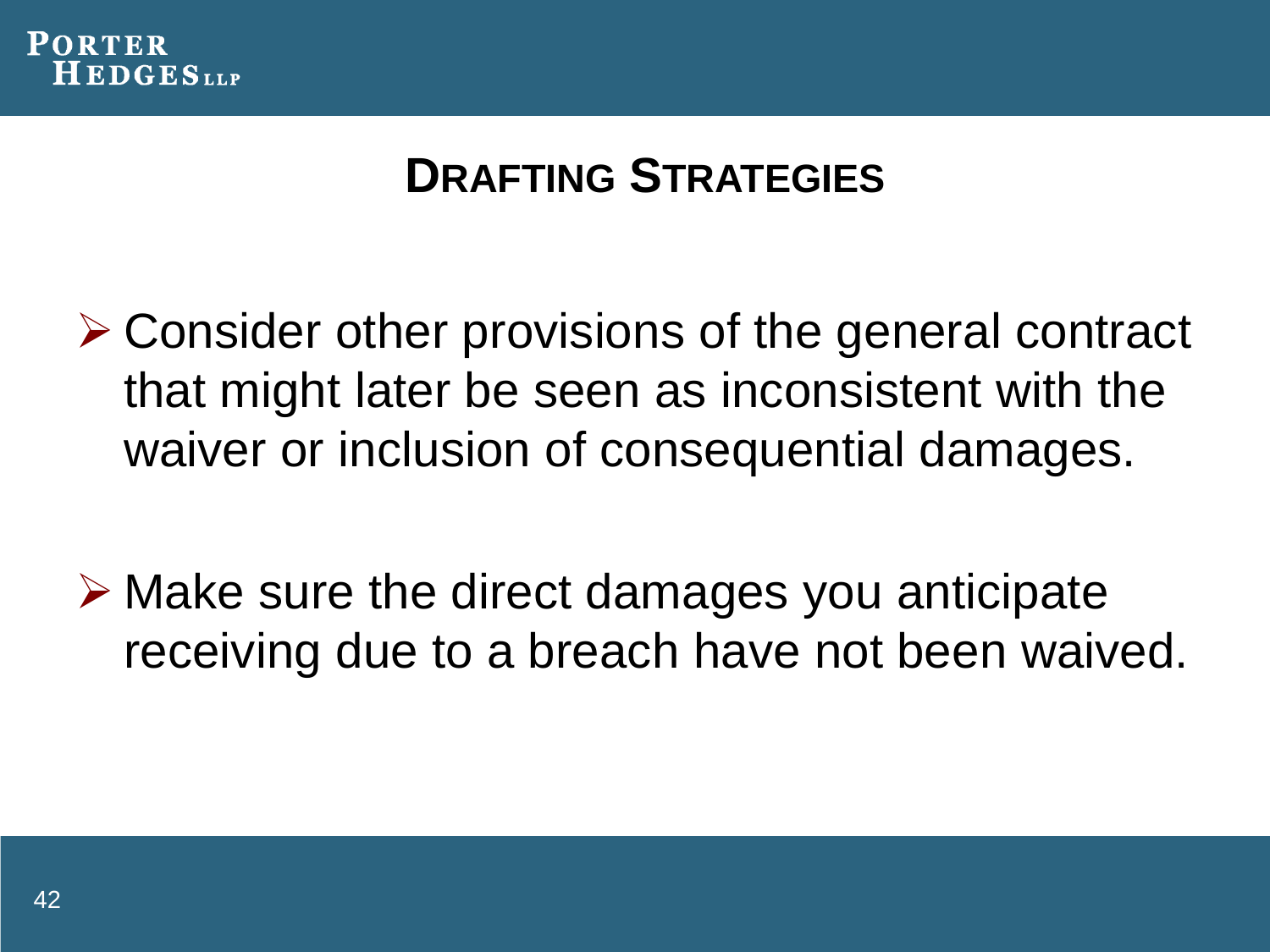

# Consider placing a **cap** on all damages.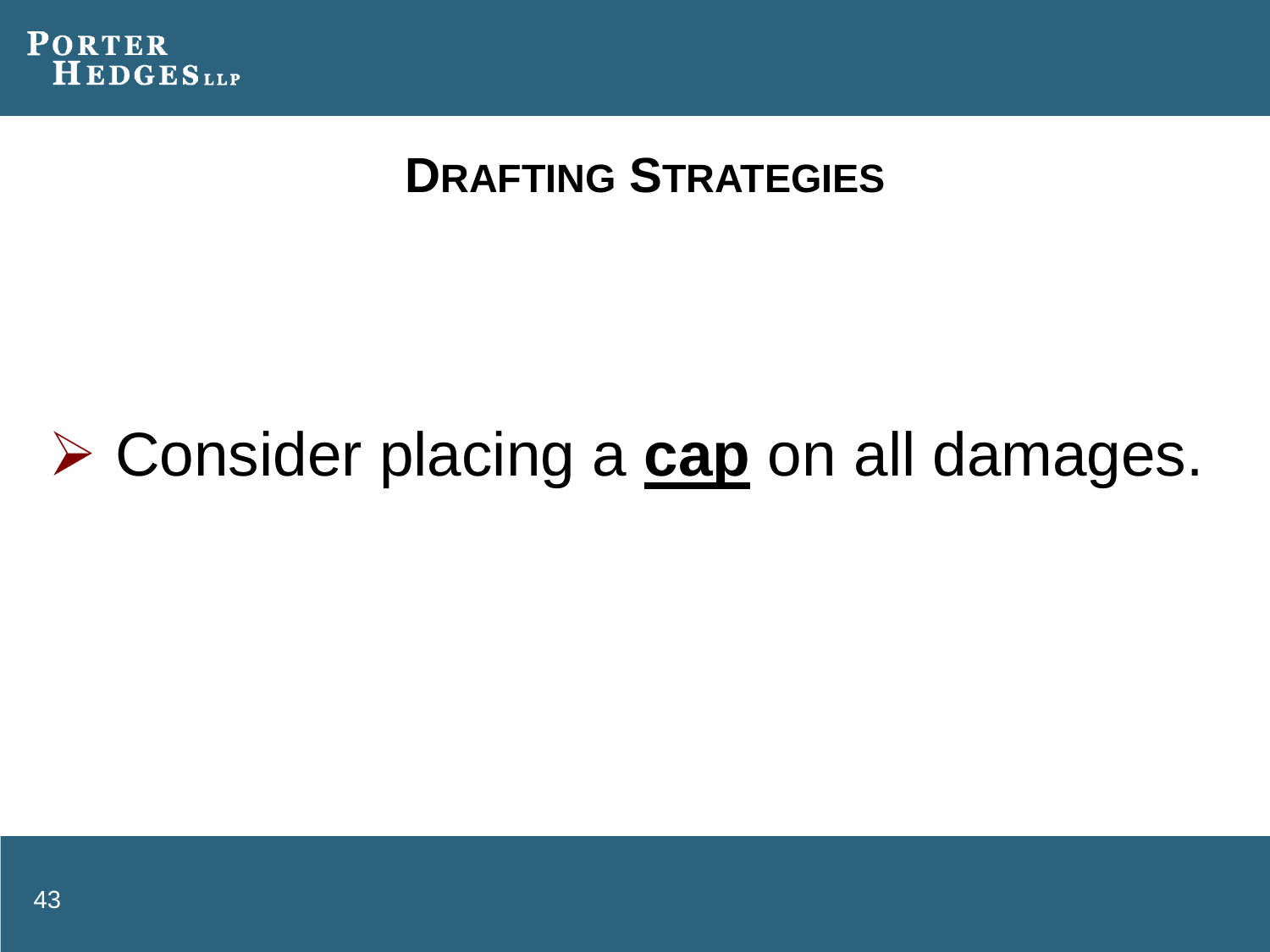

- Ensure the consequential damages are not waived in the general contract *flow down* to the subcontract.
	- If contractor is going to be held liable to the owner for a defined type of consequential damage (i.e., lost profit) pursuant to the prime contract, then contractor should consider defining that same category of damage as "direct damages" in its subcontracts.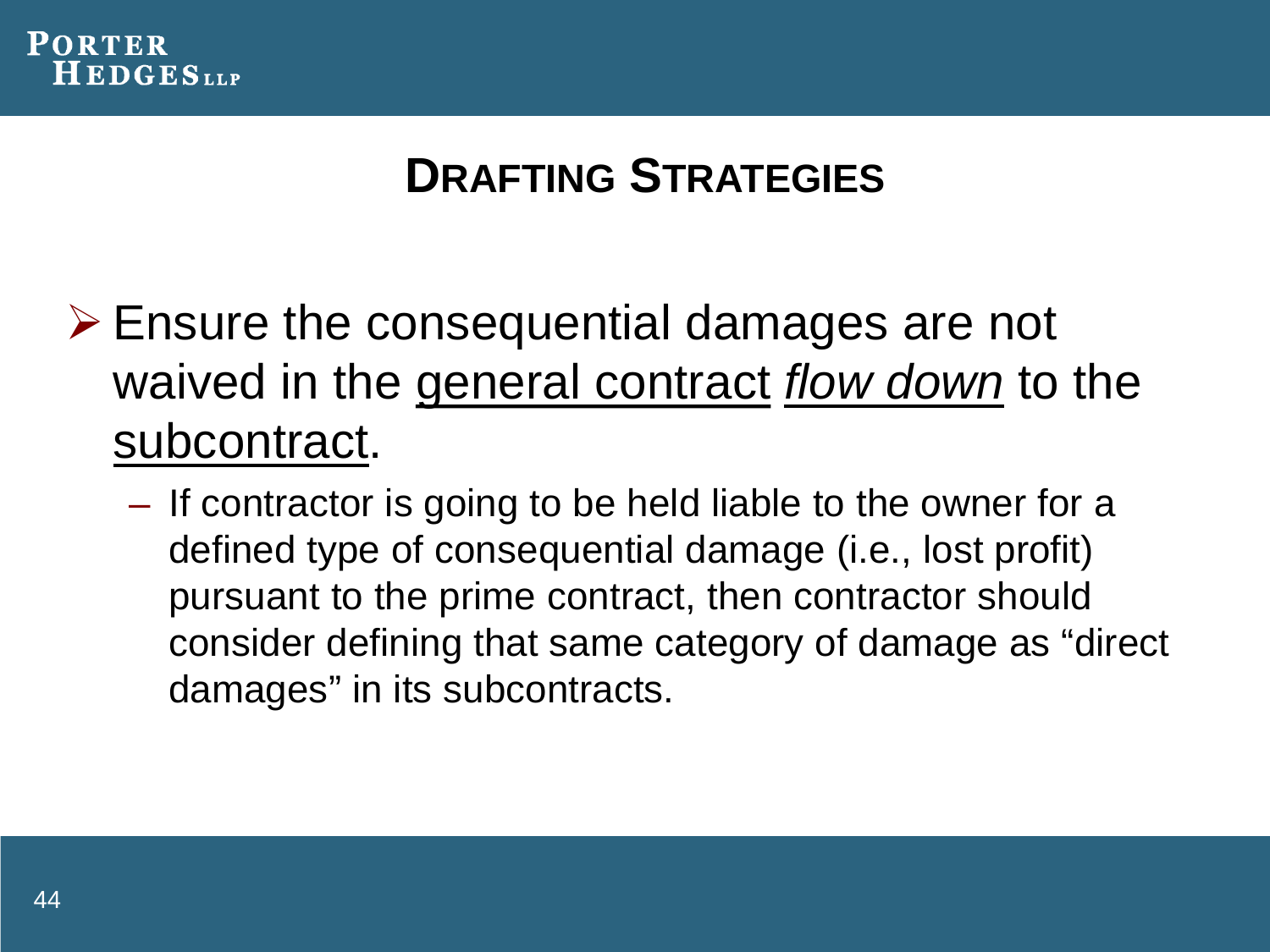

### **STANDARD EXAMPLE**

#### 15.1.6 AIA Document A201 (2007)

#### **CLAIMS FOR CONSEQUENTIAL DAMAGES**

The Contractor and Owner waive Claims against each other for consequential damages arising out of or relating to this Contract. This mutual waiver includes

- 1. damages incurred by the Owner for rental expenses, for losses of use, income, profit, financing, business and reputation, and for loss of management or employee productivity or of the services of such persons; and
- 2. damages incurred by the Contractor for principal office expenses including the compensation of personnel stationed there, for losses of financing, business and reputation, and for loss of profit except anticipated profit arising directly from the Work.

This mutual waiver is applicable, without limitation, to all consequential damages due to either party's termination in accordance with Article 14. Nothing contained in this Section 15.1.6 shall be deemed to preclude an award of liquidated damages, when applicable, in accordance with the requirements of the Contract Documents.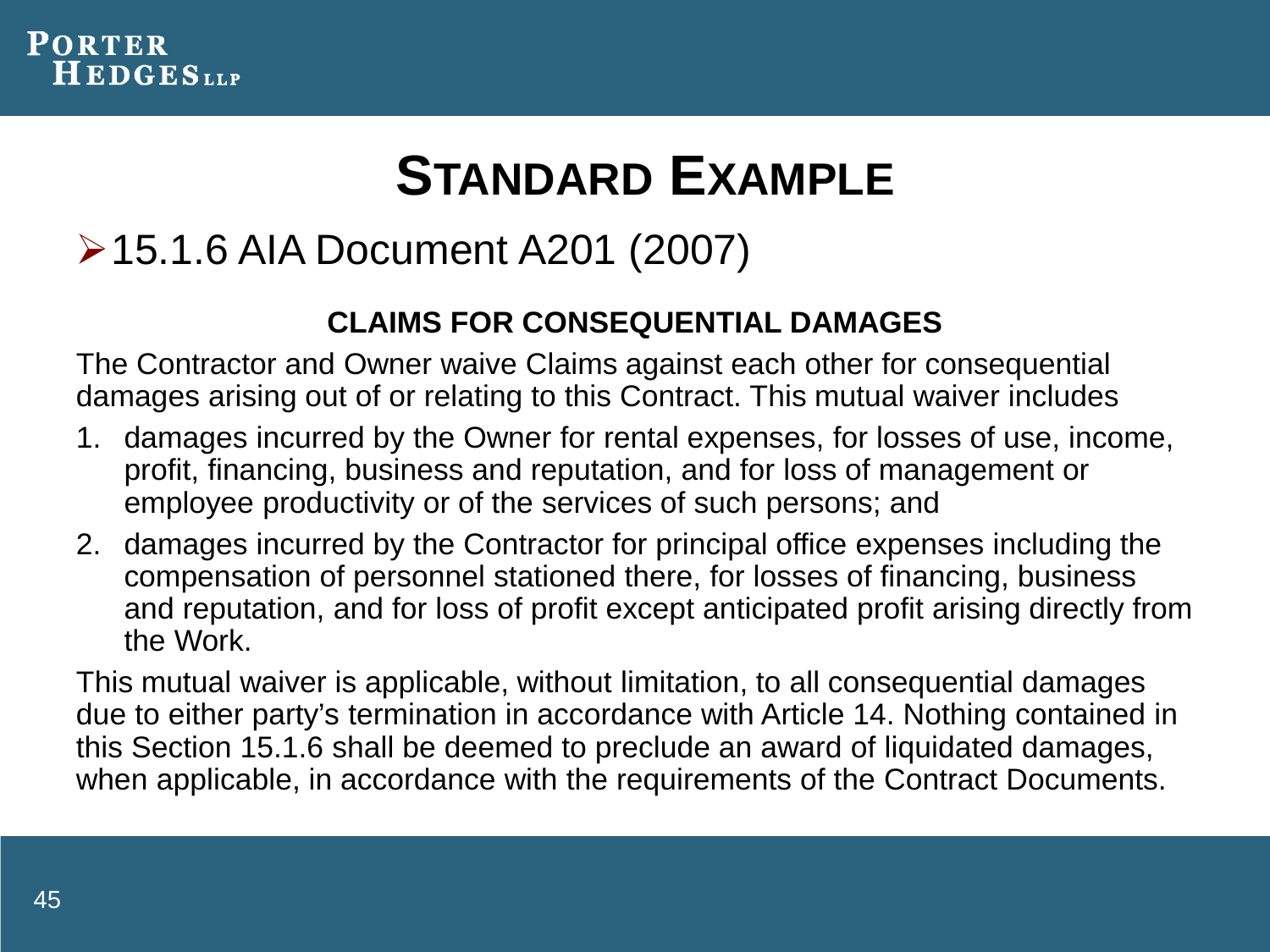#### **PORTER HEDGES**LLP

### **EXAMPLE**

- $\triangleright$  The Owner waives, and will require its insurers to waive rights of subrogation with respect to, all liability for Owner's consequential, special, indirect or incidental damages arising out of or relating to this Contract. *In addition, the following damages, whether consequential, direct, or otherwise, are also waived*:
	- damages incurred by the Owner for rental expenses, for losses of use, loss of business opportunity, loss of product or output, income, loss of profit or revenue, cost of capital, financing, business and reputation, and for loss of management or employee productivity or of the services of such persons; and
- $\triangleright$  The Contractor waives all liability for Contractor's consequential, special, indirect or incidental damages arising out of or relating to this Contract. *In addition, the following damages, whether consequential, direct, or otherwise, are also waived*:
	- damages incurred by the Contractor for principal office expenses including the compensation of personnel stationed there, for losses of financing, business and reputation, and for loss of profit except anticipated profit arising directly from the Work.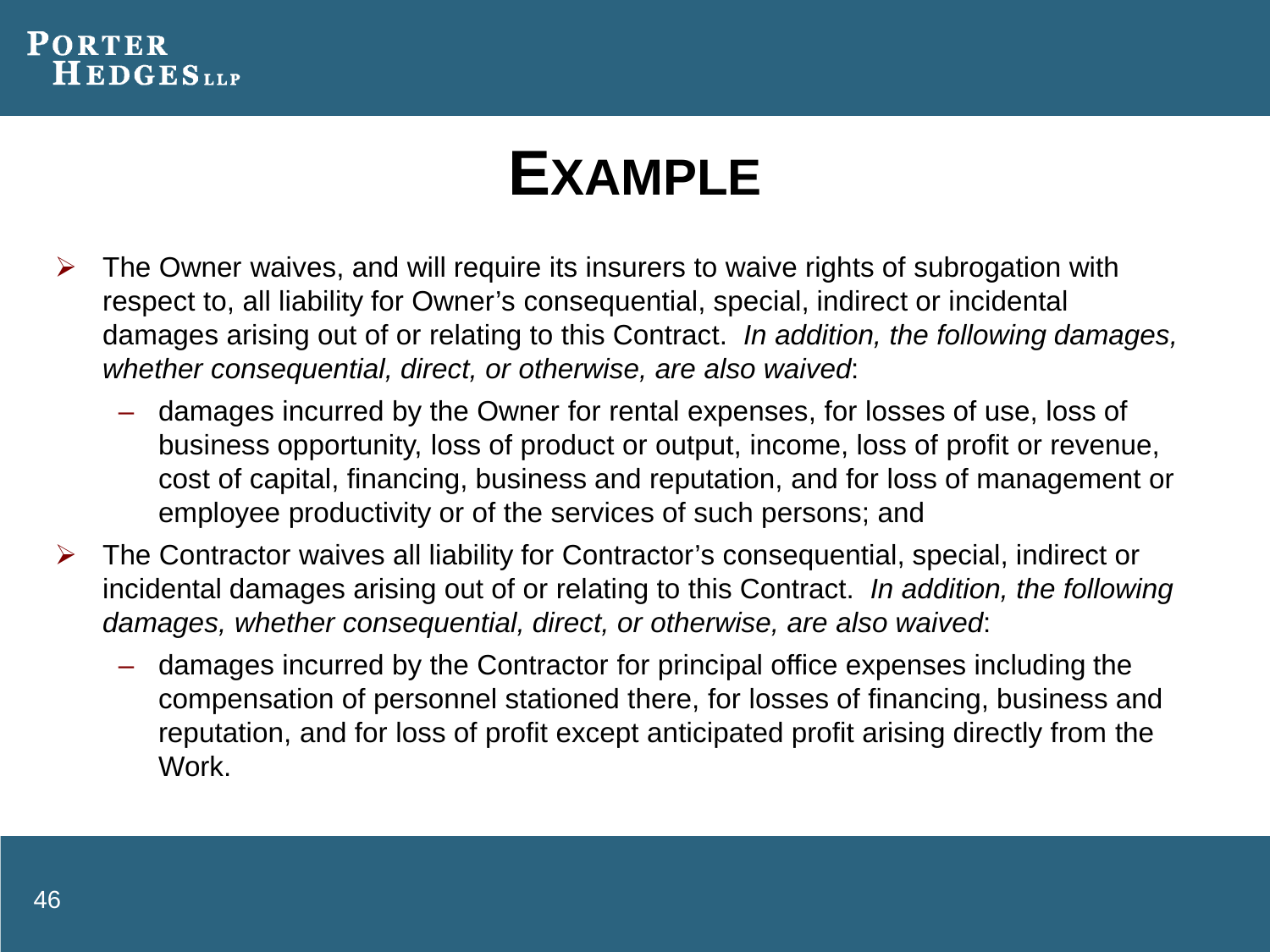

### **EXAMPLE**

 $\triangleright$  Notwithstanding anything else in this Contract to the contrary, no Party shall be liable to the other for any loss of profits, lost revenue, loss of opportunity, loss of goodwill, cost of capital **or** any indirect, consequential, incidental, special, punitive or exemplary damages resulting in any way from, arising out of or in connection with performance or a failure to perform any obligation under this Contract, whether or not foreseeable, and regardless of whether liability is based on breach of contract or warranty, tort (including negligence, gross negligence, and strict liability) or other bases of liability.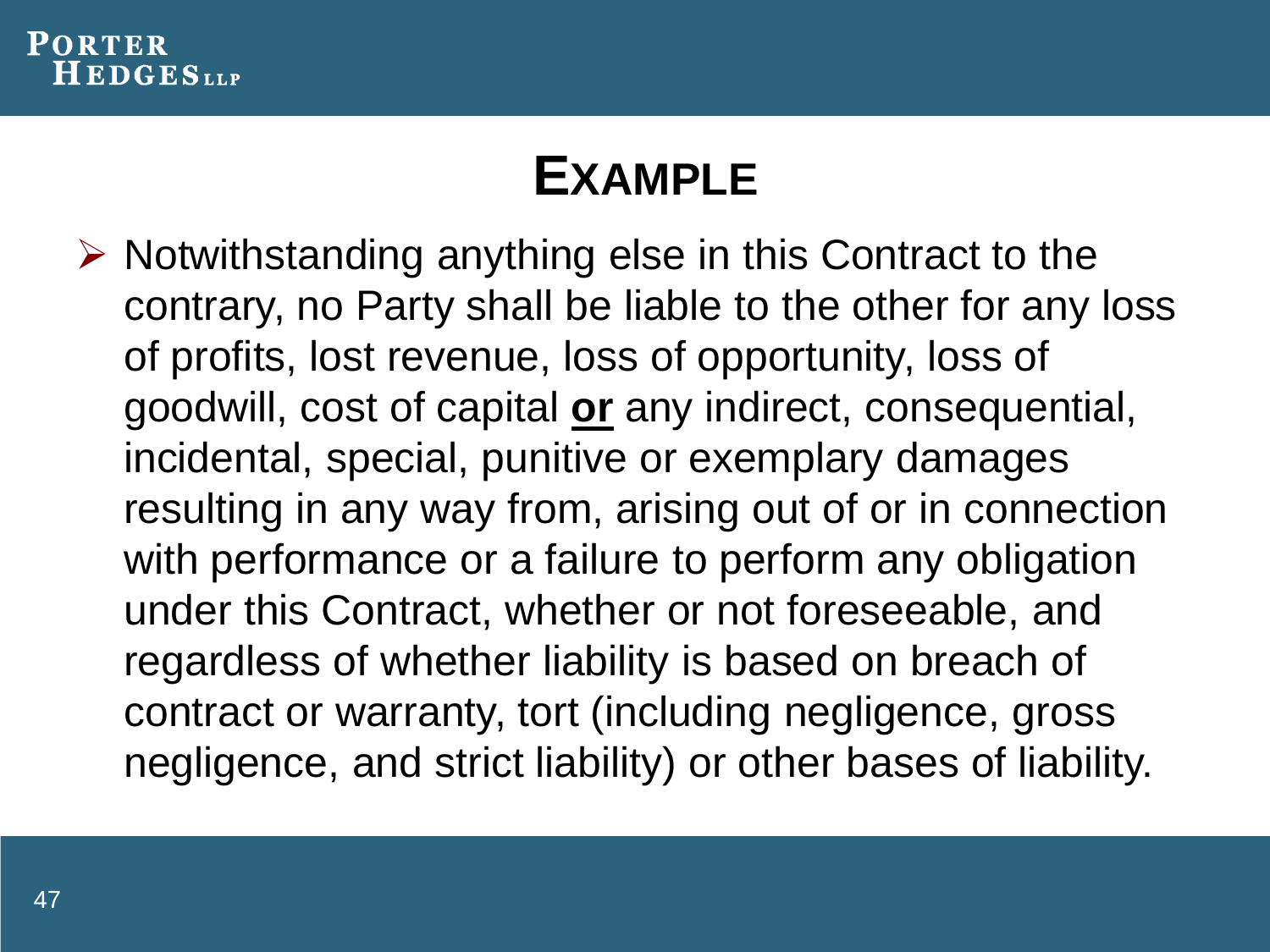#### **PORTER HEDGES**LLP

#### **EXAMPLE**

#### 14.4 Consequential Damages

In no event, except to the extent the liquidated damages provided for in Article 13 or the indemnity obligations described in Sections 23.1 and 23.2 may be construed to cover such damages, whether as a result of breach of contract, warranty, guarantee, indemnity, tort, including negligence, strict liability or otherwise, shall either Party hereto or any Subcontractor be liable for indirect, special, incidental or consequential damages, including but not limited to, the loss of profits or revenue, loss of use of any equipment, down time costs, loss of opportunity, loss of goodwill, cost of purchased or replacement power, claims of customers of the other Party for such damages, and/or governmental penalties or sanctions imposed on Owner (except as provided in Section 23.5); Owner hereby releases Contractor and all Subcontractors, and Contractor hereby releases Owner, therefrom.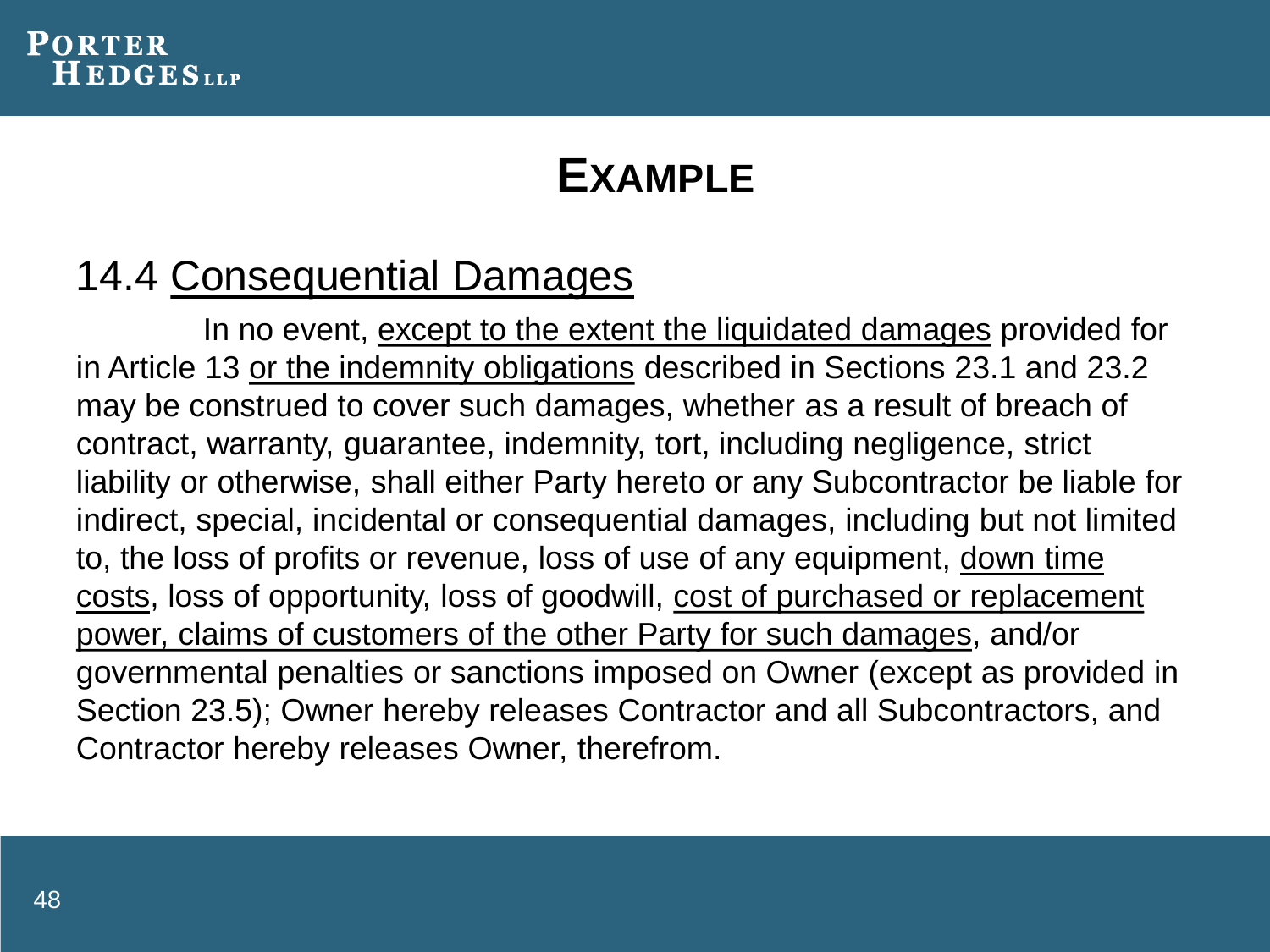

#### **EXAMPLE**

7.5 **Consequential Damages**. Neither Owner nor Contractor (or any Subcontractor that provides a reciprocal waiver to Owner) will be liable for any consequential, special, incidental, or indirect damages, sustained by the other or any of such other Party's (or any such Subcontractor's) respective parents or affiliates, including loss of profit, loss of revenue, loss of use, loss of goodwill, loss of opportunity, loss of shop space, loss of business, loss of contract, loss of data, cost of capital, repayment of capital, down time costs, costs of utilities, cost of replacement power, and claims of customers. The foregoing limitation is not intended to limit a Party's liability to any Person indemnified under this Agreement. The Parties agree that any liquidated damages and bonus amounts provided under this Agreement, or the direct damages of Owner payable by Contractor in connection with the termination of this Agreement because of a Contractor Default, will not be considered "consequential, special, incidental, or indirect" damages under this **Section 7.5**.